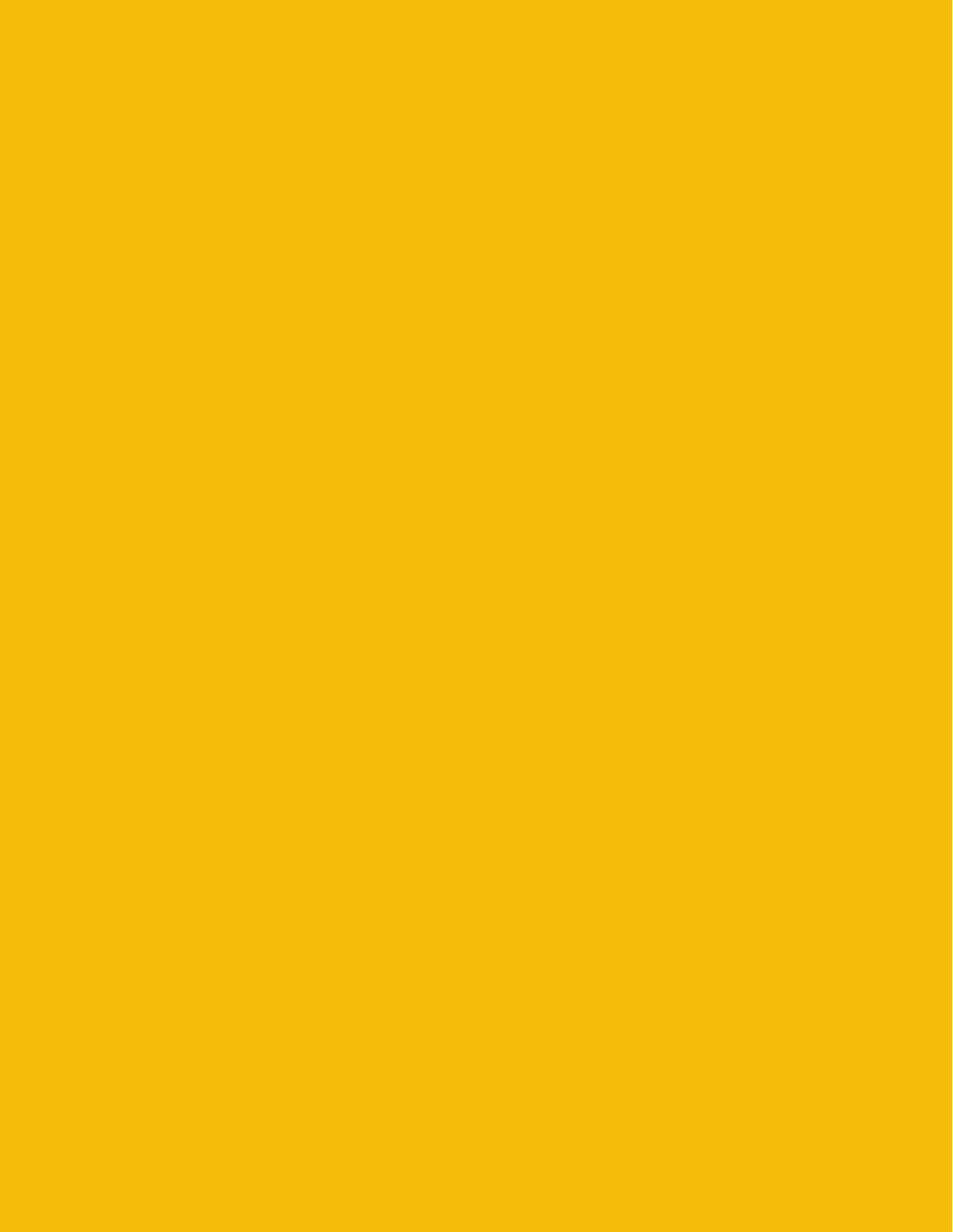# TABLE OF CONTENTS

- [INTRODUCTION](#page-3-0)
- [TARGETING SUPPORT TO THE MOST](#page-4-0)  [VULNERABLE YOUNG FAMILIES](#page-4-0)
- [TWO OPEN WINDOWS FOR BRAIN DEVELOPMENT](#page-7-0)
- [PROMOTING OPPORTUNITY FOR YOUNG PARENTS](#page-8-0)
- [RECOMMENDATIONS](#page-13-0)
- [CONCLUSION](#page-17-0)
- [ENDNOTES](#page-18-0)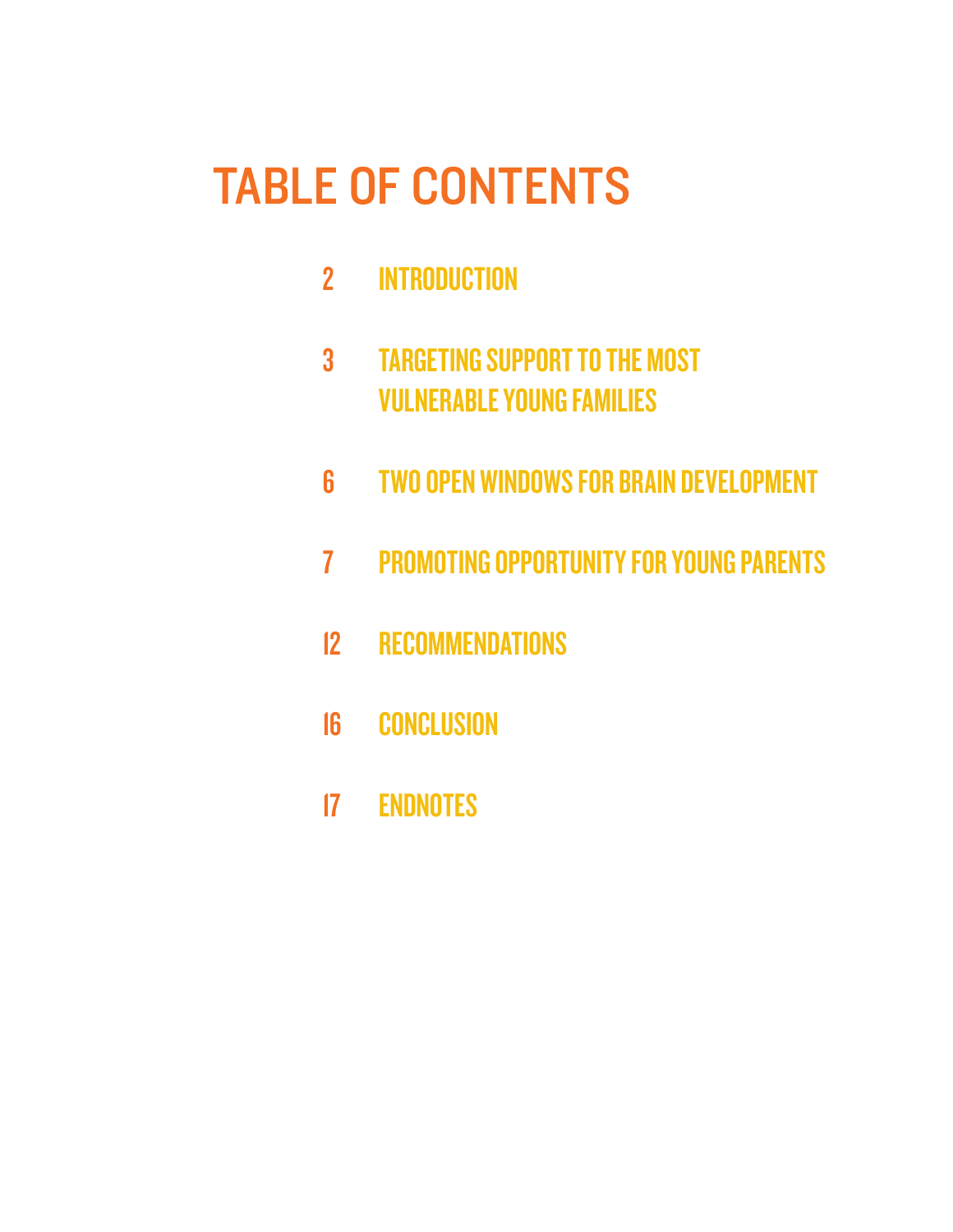# OPENING DOORS FOR YOUNG PARENTS

# <span id="page-3-0"></span>**INTRODUCTION**

Young people are the workers of today and tomorrow. But those who become parents in their teenage years and early 20s, just as they are getting started in the world of work, are often confronted with a harsh reality: odds stacked against their ability to earn, learn and raise a family, which can threaten their children's future as well as the strength of our communities.

Children don't come with a handbook, and the transition to parenthood is a huge learning curve for even the most economically stable adults. Yet we know from decades of research, as well as experience, the long-term difficulties faced by children born to teens and other parents who are ill equipped to provide the financial stability, sustained nurturance, guidance and support children need to realize their full potential. We also know that we cannot change these odds by solely focusing on children when their lives are indelibly shaped by the adults raising them. Policies and programs must take the entire family into account to equip young parents and children with the tools and skills necessary for both to succeed.

For the past 20 years, the public health, education and human services sectors have focused on preventing pregnancy among teenagers using evidence of what works to help delay their childbearing,<sup>1</sup> and those efforts have been broadly successful. The share of teens and young adults who have children is 42 percent lower today than in the early 1990s.<sup>[2](#page-18-2)</sup> These efforts to

reduce unplanned pregnancy for teens have been critically important and should continue to ensure both parents and their children are best positioned to achieve their full potential.

But even as our nation continues to focus energy and resources on preventing unplanned pregnancy among teens and young adults, we cannot afford to ignore the need to help young people who do become parents to support their children, especially in a rapidly changing labor market. This policy report focuses on opportunities to invest in ensuring these young families find pathways to success. By helping young parents navigate the difficult transitions to both adulthood and parenthood, we can change the odds for both them and their children — truly an investment that will pay double dividends for many years to come. The nation can't afford to have these young people sidelined from the economic and civic life of our country, and we can't afford to have their children deprived of a strong start in life.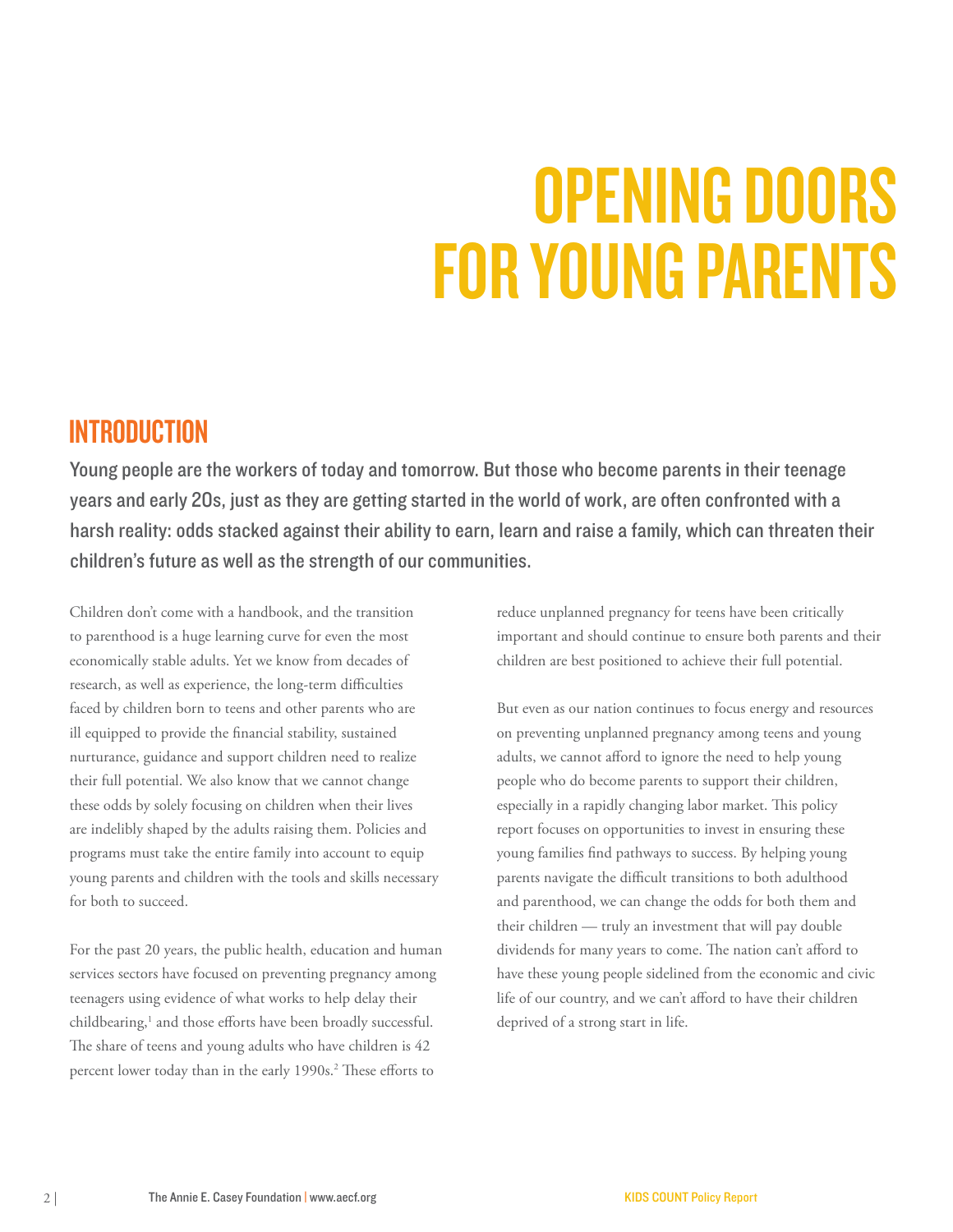

# <span id="page-4-0"></span>TARGETING SUPPORT TO THE MOST VULNERABLE YOUNG FAMILIES

Today, 3.4 million children in this country live with parents ages 18 to 24 (see table on page 10).<sup>[3](#page-18-3)</sup> Thirty-seven percent of them, mostly babies, toddlers and preschoolers, live in poverty — nearly twice the national child poverty rate and 69 percent live in families with incomes less than 200 percent of the federal poverty level[.4](#page-18-4) In Georgia, Kentucky and Maine, more than 80 percent of children with young parents live in low-income families.

In many cases, public systems and programs are not designed with the special needs of young parents in mind. Fortunately, we have learned a great deal about how to help young parents succeed. Common-sense, effective programs and targeted policies can help set them on the right path and help them realize their dreams for themselves and their children. These existing strategies and some fresh thinking about additional approaches can address the most common obstacles young parents face, including financial insecurity, disrupted education, lack of employment and career growth, lack of access to quality child care, inadequate and unstable housing, health challenges and lack of knowledge and experience as parents.

The balance of this report provides research, data and examples of ways to nurture the strengths and talents of parents ages 18 to 24. We include recommendations for how state and federal policymakers can help young parents develop the skills they need to contribute to their children's well-being, their communities and the economy.

Before presenting these recommendations, it is important to note some core assumptions and research findings. First, there is evidence that parenthood can be a positive and powerful motivating factor for young people to achieve their goals.<sup>[5,](#page-18-5)6</sup> The latest neuroscience shows that young parents are still developing and maturing cognitively, making them quite capable of change and success despite any early missteps.[7](#page-18-7) This research confirms that public policies should not perpetuate or institutionalize harmful myths about young parents. Instead of locking them out of opportunity, the nation can invest in young parents at this critical time and ensure that the doors of educational and career advancement are open for them.

Second, although childbearing during the early 20s is more culturally accepted than during the teen years, outcomes for many young parents ages 18 to 24 and their children are similar to the outcomes of the even more fragile families headed by teens[,8](#page-18-8) fueled by a lack of employment and financial stability. Young parents face today's new and rapidly changing labor market without the years of education, experience and perspective that older parents often have gained.

This financial instability compounds the stress any new parent would experience while reducing resources available to nurture their child's well-being and development, producing a vicious cycle. Most young parents work, yet their median family income hovers just above the poverty threshold[.9](#page-18-9) They have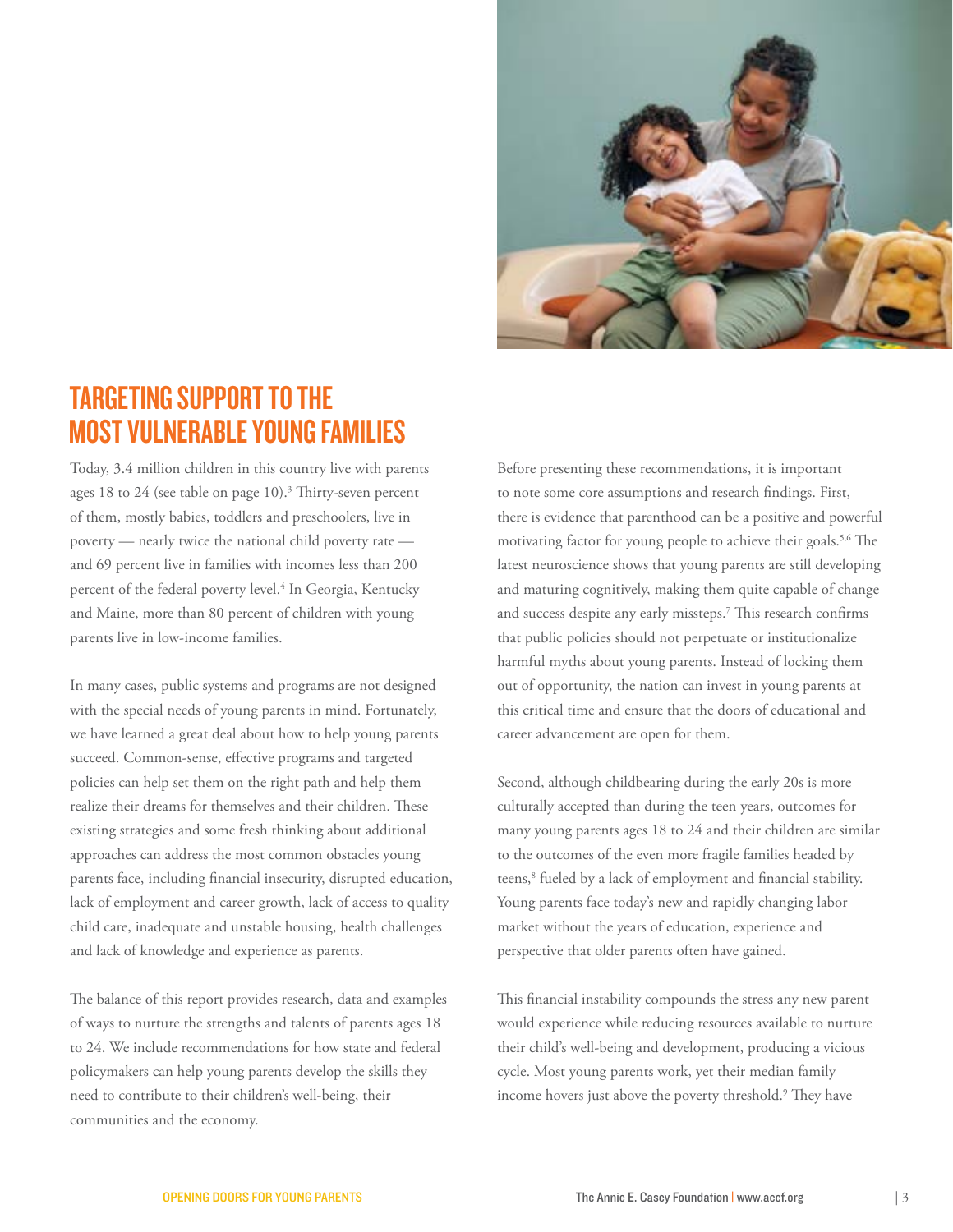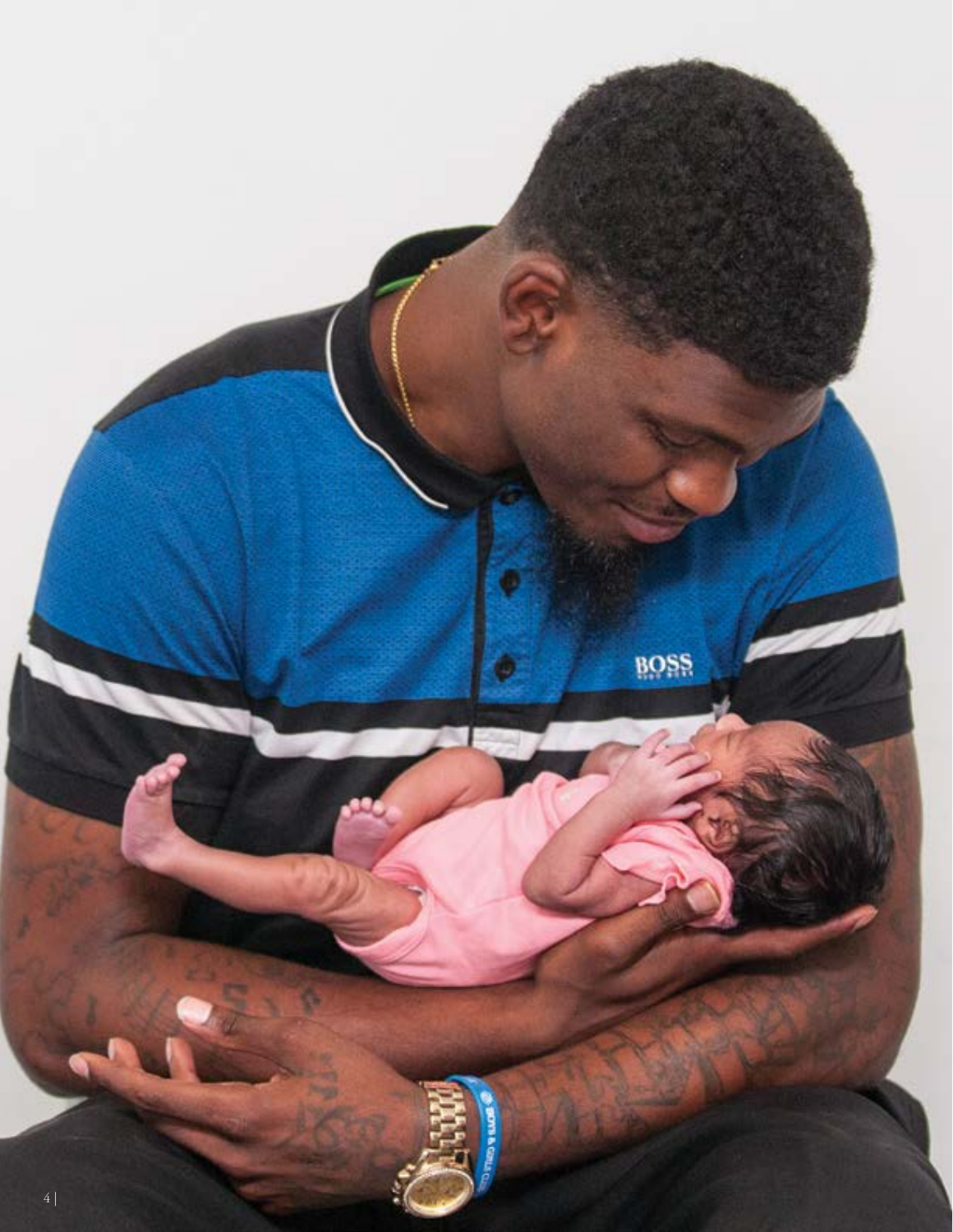attained less education than peers,<sup>10</sup> leaving them inadequately prepared for today's well-paying jobs and yet too young to access certain key public benefits and services. Jobs that pay a family-supporting wage are increasingly limited and require some postsecondary education or training, arenas often closed to young parents because of the associated costs, coupled with unaffordable or inflexible housing arrangements, lack of child care, rigid hours and other barriers.<sup>[11](#page-18-11)</sup>

Across all human services, solutions are most effective when they are informed by the insights and experiences of the people served. More than half of young parents are people of color, and efforts to support them should engage them directly while addressing the systemic discrimination and inequities they face.<sup>12</sup> Those focused on shaping policy and improving services need to consider redefining roles that allow young people to simultaneously be champions of change as well as service recipients.

# Considering Fathers and Noncustodial Parents

This report relies on data from an analysis of the U.S. Census Bureau's Current Population Survey, which found that there are about 3 million parents ages 18 to 24.<sup>13</sup> This estimate does not include parents who do not live in the household. An analysis of the Survey of Income and Program Participation<sup>14</sup> estimated that, in 2013, about 1 million additional parents in this age group, many of them fathers, were living apart from their children — though trends suggest that number may have fallen since that year.

Despite the advances of the Responsible Fatherhood movement<sup>15</sup> and other efforts to recognize their needs, fathers are often left out of programs to support young families<sup>[16](#page-18-16)</sup>  $-$  even though they have a critical influence on the development of their children, whether or not they live together.<sup>17</sup> The Fragile Families and Child Wellbeing Study, which followed a large cohort of births from unmarried parents, found that unmarried fathers are often closely connected to the mothers of their children when the child is born.<sup>[18](#page-18-18)</sup> But when fathers are not supported, the parenting relationship can become distant or filled with conflict, affecting the child's bonding and development.

Fathers should be included in solutions for young parents to ensure they can support their children financially and emotionally. For example, a study of a home-visiting program showed that "families whose fathers participated in at least one home visit were enrolled nearly seven months longer than families whose fathers did not participate in any home visits."<sup>[19](#page-18-19)</sup> Involving young fathers in mentoring also can help them succeed. For example, an evaluation of the STEP-UP program in Phoenix, Arizona, found that 73 percent of successfully mentored fathers were employed at the end of the project period, compared with 48 percent of the dads who hadn't been mentored, and that mentored fathers were more likely to strengthen their relationship with a spouse or significant other.<sup>20</sup>

Ariel Ventura-Lazo was working 55 hours a week for an armored car service when his son was born. As a 19-year-old, first-generation American who hadn't completed his first semester of community college, Ventura-Lazo feared his job wouldn't support the dreams he had for his new son.

"When I saw my son grow and take his baby steps, I could see my job wasn't going to do it," remembers Ventura-Lazo, who lives in Alexandria, Virginia. That realization, he says, "really changed the trajectory of my life. But mostly, it was for the trajectory of his life."

When Ventura-Lazo's girlfriend, whom he later married, began taking classes at Northern Virginia Community College with the help of a program called Generation Hope, he decided to try college again. "My first semester, I earned my first 4.0 in my life," he says. "I didn't even know what that felt like."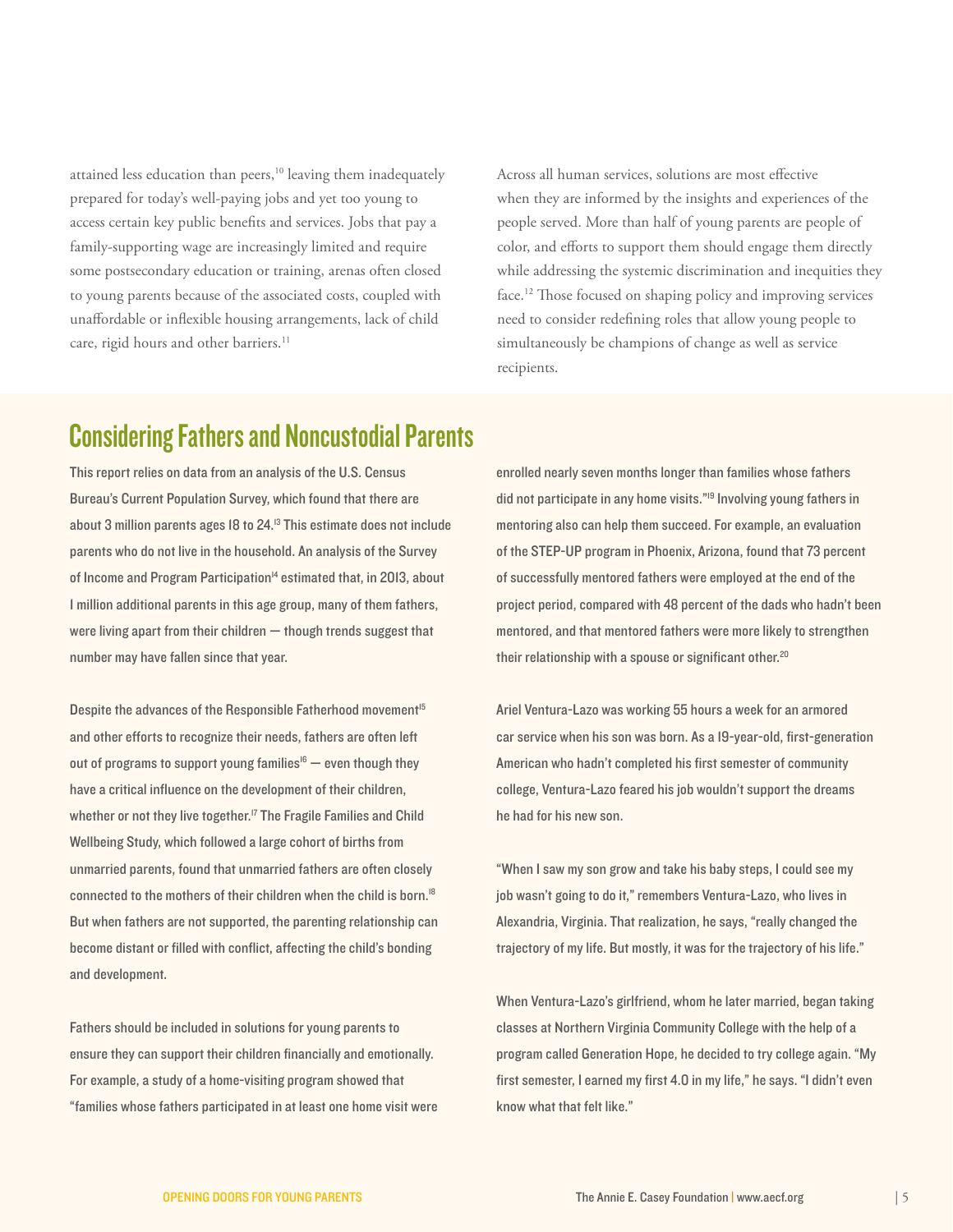# <span id="page-7-0"></span>TWO OPEN WINDOWS FOR BRAIN DEVELOPMENT

Young parents and their children are in two critically important developmental periods — a phenomenon researchers call "two open windows."[21](#page-19-1) The young child is developing rapidly from infancy to age 3: learning about relationships, acquiring language and creating a million new neural connections per second.<sup>22</sup> At the same time, young mothers and fathers are developing skills vital to success in both work and parenting — the second most important phase of human development. The simultaneous occurrence of these two growth periods means young parents face distinct challenges and opportunities. For example, because the brain's capacity for empathy is still developing, research shows that young parents often require extra support in recognizing the developmental stages and needs of their children.<sup>23</sup>

While young parents are undergoing these internal changes, many factors in their external lives can have a significant influence. A lack of financial resources and time to bond

with a new baby, along with the stress of the transition to parenting, regardless of age, can lead to postpartum depression, problems in intimate and other relationships and harsh or disengaged parenting.<sup>24</sup> These difficulties can keep young parents from graduating from high school, continuing education and gaining employment.

On the other hand, the fact that young parents are still developing presents significant opportunity. Their receptivity to positive emotions means that supportive services, such as mentoring and opportunities to build relationships with peers who are parenting, can promote success in both caring and providing for children[.25](#page-19-5) What happens in this period will reverberate across the lifespan of both the parent and child, for better or worse.

# Educational Attainment, Working Status and Income: 2015–2017



**DEFINITION**: Family income is that of the young parent, his or her spouse and the child; it does not include income from other individuals who may live in the household. **SOURCE**: Population Reference Bureau's analysis of data from the Current Population Survey, 2015–2017 Basic Monthly and Annual Social and Economic Supplement (ASEC). Retrieved from IPUMS-CPS, University of Minnesota, [www.ipums.org.](https://www.ipums.org/)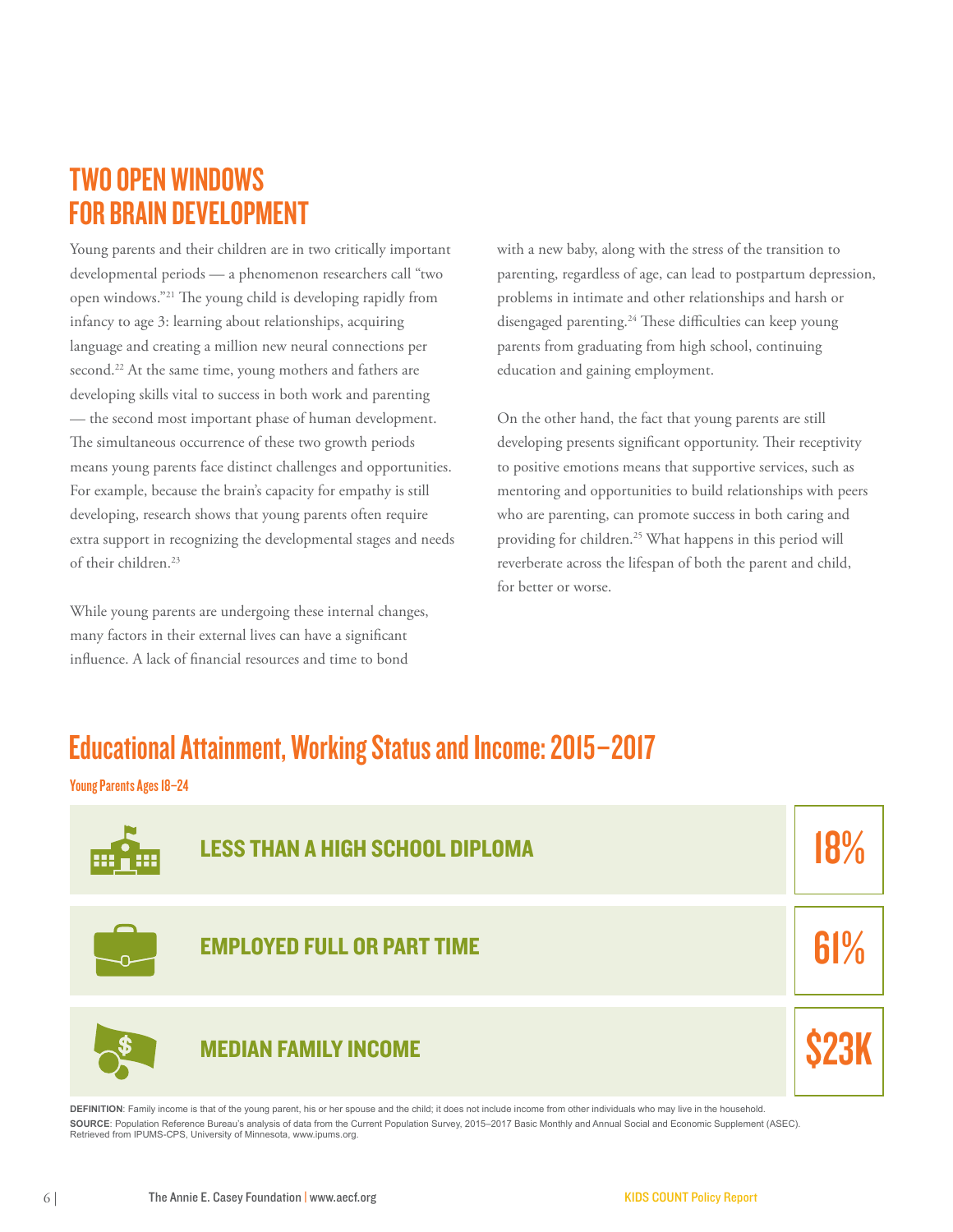

# <span id="page-8-0"></span>PROMOTING OPPORTUNITY FOR YOUNG PARENTS

While we must work to support young parents in building a stronger bond with their children, we must also ensure these young families are economically stable. Data show that, as a group, young parents are more likely than nonparents to be working full time between the ages of 18 and 24.<sup>26</sup> Yet a majority also face periods of joblessness.[27](#page-19-7) Sixty-three percent of young parents are living with a partner — either married or cohabiting — and still the median family income for young parents is \$23,000, slightly above the federal poverty level for a family of three.<sup>28</sup> In a workforce landscape that increasingly requires postsecondary education and specialized skills for jobs that will support a family, young parents typically have less education than nonparents and are far less likely to be in school than their peers<sup>29</sup> who are not also raising and supporting children.

Education can make a significant difference in earning power for families. One study found that single mothers with associate degrees make an average of \$152,927 more over their lifetimes than those with only a high school diploma and single mothers with bachelor's degrees earn \$296,044 more.<sup>30</sup> An increase of \$3,000 per year in income to low-income families with children under age 6 has been associated with higher earnings and work hours for those children as adults.<sup>[31](#page-19-11)</sup> Without the ability to secure well-paying jobs, however, families with higher education could still have trouble making ends meet.

Modernizing policies and practices to address common barriers to education and earning for young parents will open doors to the opportunity and family stability critical for childhood development.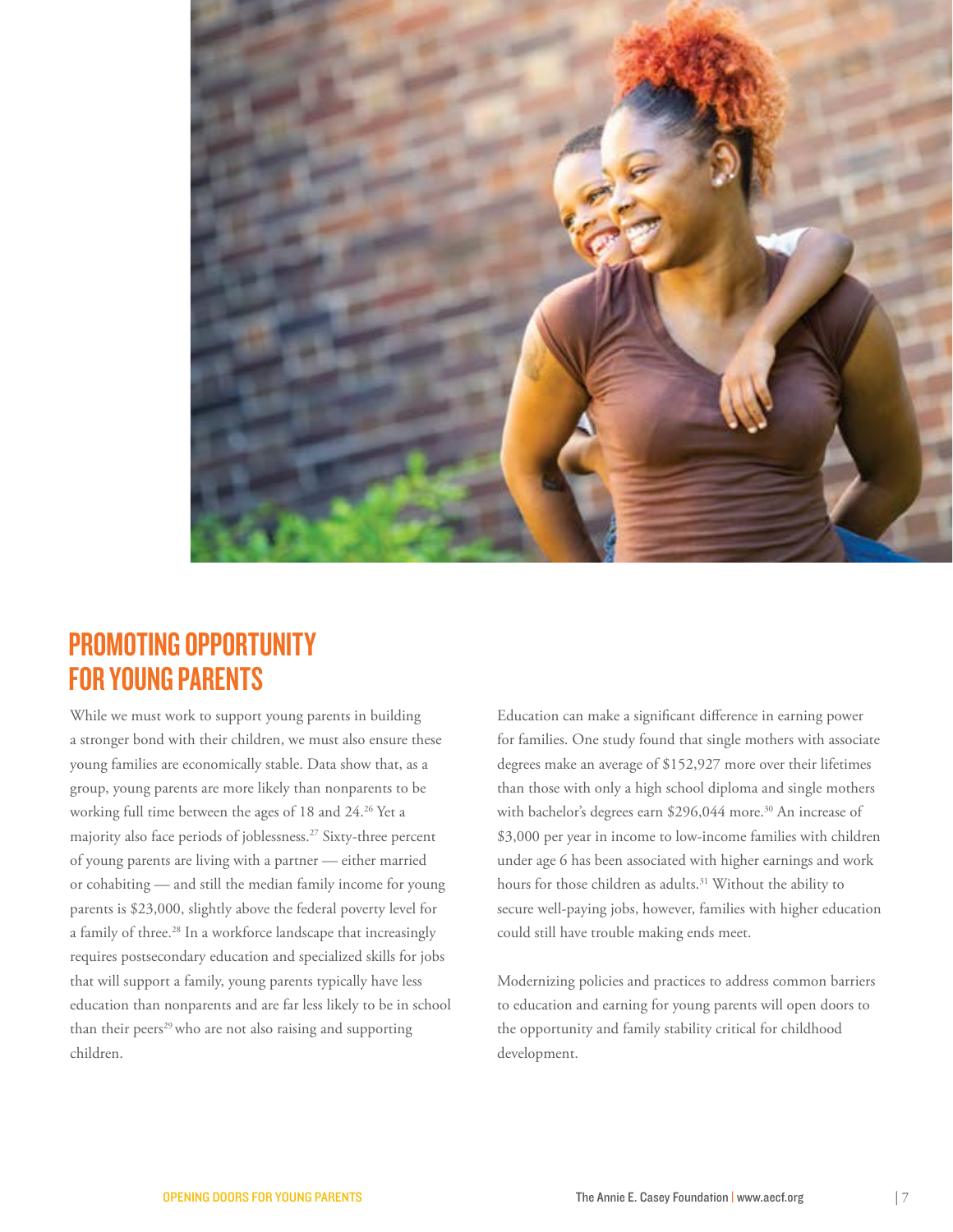

"These parents often struggle to picture a future for themselves. But for their children? They can describe their whole vision, down to the songbirds in the trees."

— Cathe Dykstra, president and chief executive officer of Family Scholar House

## Family Scholar House: A Place to Live and Learn

When Heather Glidewell of Louisville, Kentucky, became pregnant at 17, she was determined to keep her education on track. But, sent away from her family, she wasn't sure how she could pay for college while making ends meet and raising her young child.

Then she learned about Family Scholar House, a Louisville nonprofit organization that has served more than 500 single parents and their children with housing, support services and academic coaching on five campuses. Family Scholar House parents — about 40 percent are between ages 18 and 24, and all have been homeless or in unstable housing — earn an apartment by accumulating points for participation in activities such as goal-setting classes, toddler book clubs and family art therapy.

For Glidewell, now 19, Family Scholar House has provided a safety net during long hours of juggling courses at the University of Louisville with work, diapers and bedtime stories. "I like that, no matter what, I will always have somebody there for me," she says.

At the main Louisville campus, apartments face a common square to foster a sense of community, with brightly colored doors that even young children can instantly identify as home. The complex includes an academic service center, a child care center and a gathering place for classes and café nights — free meals where families chat about goals and parenting, using icebreaker questions written on popsicle sticks.

Residents, required to be full-time students, attend 13 colleges and universities in the area, collaborating closely with academic mentors to navigate scholarships and financial aid, course credits, work-study options and accommodations for special needs. These coaches are critical to helping parents forge a path that, in many cases, no one in their family has taken. Parents stay an average of three years, working toward graduation from four-year colleges and a career.

Since the program began in 2008, every Family Scholar House parent has secured stable housing upon finishing the program. Eighty-one percent have achieved stable employment, and 65 percent have continued their education, many in graduate programs.

With anatomy textbooks covering her donated dining room table, Glidewell describes her plan for a master's degree and a career as a registered nurse. Her daughter, Khloe, is now a healthy 2-year-old who loves lollipops, dollhouses and wearing pink polka-dot rain boots on a clear day.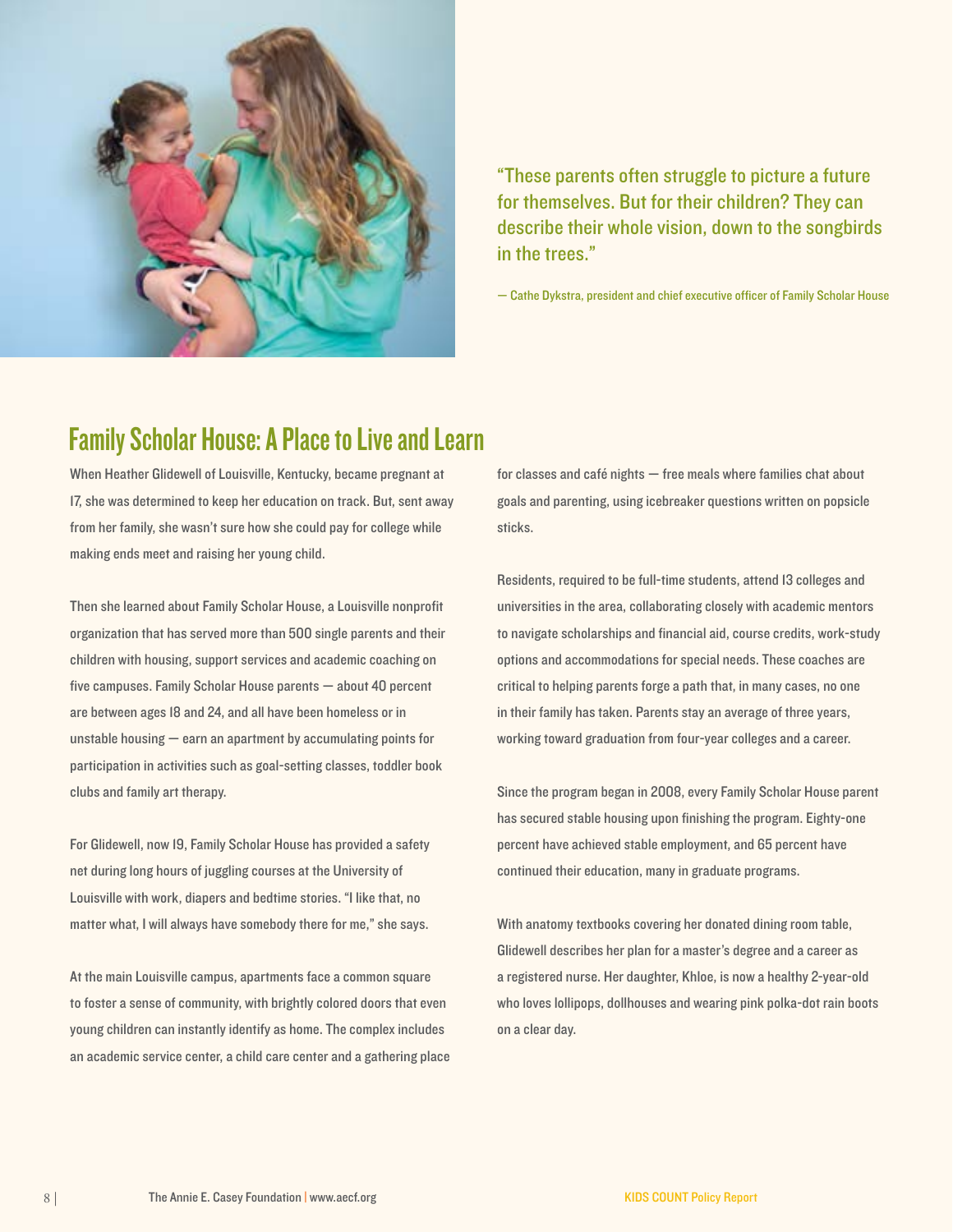

For example, many young parents lack access to some benefits that would increase their income, such as the federal or state Earned Income Tax Credit, because they are younger than the required age of 25. This limitation was designed to exempt students from middle-class families, but it unfortunately ends up excluding many of the vulnerable young parents who need it most.[32](#page-19-12) Just 5 percent of young parents receive child care subsidies, even though 63 percent require child care.<sup>33</sup> Because many communities do not have enough high-quality child care slots for infants and toddlers, and because young parents often work and attend school during irregular hours, they often have to rely on family members, if available, to help with child care.<sup>34</sup> Forty-one percent of young parents attributed jobless spells to challenges with child care.<sup>[35](#page-19-15)</sup>

Young parents are more likely to have insecure housing, often because of family rejection after the birth of their child and the high cost of housing.<sup>36</sup> About 1.1 million children have a young parent who experienced homelessness in the past year, yet relatively few homeless service providers serve young parents and their kids.[37](#page-19-17) Their stage of development also makes them more susceptible to psychological distress, yet many young parents have limited or no access to mental health services. Studies have found that young adults have higher rates of simultaneously occurring mental health issues and substance use disorders than older adults.<sup>[38](#page-19-18)</sup>

These barriers compound the stress on young parents and affect outcomes for children. Homelessness during pregnancy and a child's early years can harm the child's development.<sup>[39](#page-19-19)</sup> Children born to parents who are in their teens go on to have lower scores in math and reading, as well as on cognitive and behavioral assessments, and ultimately have high rates of unemployment compared with the children of older parents.<sup>40</sup>

Effective policies and practices reduce these barriers and can help create a better future for both children and parents. For example, evidence shows that home-visiting programs can prevent rapid repeat pregnancies for young parents and improve developmental outcomes for their children.<sup>41</sup> Parents who participate in Early Head Start were more likely to be employed and involved in education and less likely to use physical punishment or have a second birth at a young age. Their children had better cognitive and social development and fewer behavioral problems.<sup>42</sup> While more research is needed to identify what works to improve outcomes for young parents and children together, programs that draw on these individual evidence-based approaches have shown promising results.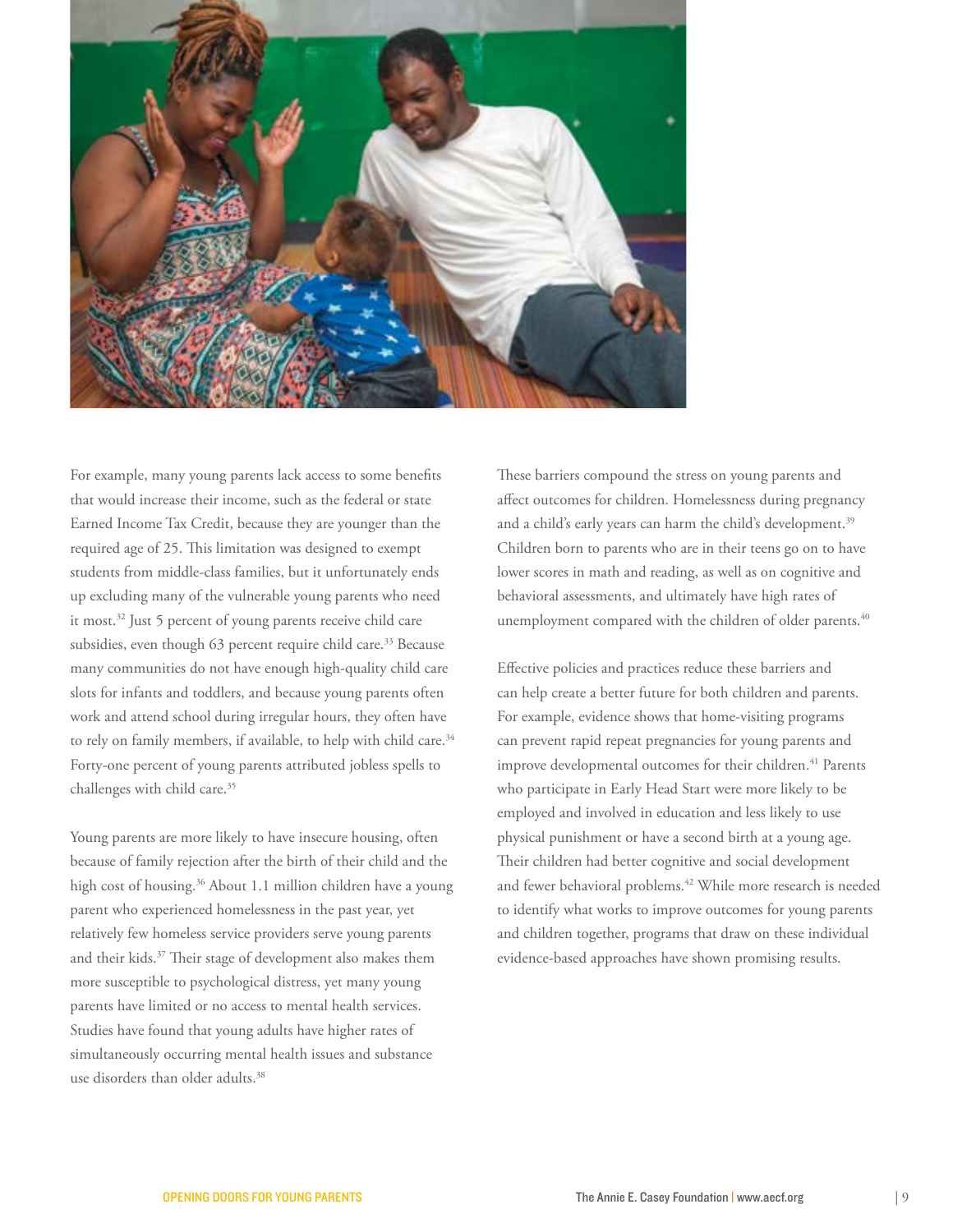## TABLE 1 | Young Parents and Their Children: 2015–2017

| <b>State</b>                | Young Parents (Ages 18-24) | <b>Children With Young Parents</b> | <b>Children With Young Parents Living in</b><br><b>Low-Income Families</b> |
|-----------------------------|----------------------------|------------------------------------|----------------------------------------------------------------------------|
| Location                    | Number                     | Number                             | Percent                                                                    |
| <b>United States</b>        | 2,877,000                  | 3,432,000                          | 69                                                                         |
| <b>Alabama</b>              | 76,000                     | 88,000                             | 73                                                                         |
| <b>Alaska</b>               | 10,000                     | II,000                             | 54                                                                         |
| <b>Arizona</b>              | 74,000                     | 92,000                             | 70                                                                         |
| <b>Arkansas</b>             | 34,000                     | 38,000                             | 67                                                                         |
| <b>California</b>           | 281,000                    | 350,000                            | 65                                                                         |
| <b>Colorado</b>             | 43,000                     | 48,000                             | 67                                                                         |
| <b>Connecticut</b>          | 17,000                     | 22,000                             | 70                                                                         |
| <b>Delaware</b>             | 7,000                      | 8,000                              | 54                                                                         |
| <b>District of Columbia</b> | 5,000                      | 6,000                              | 78                                                                         |
| <b>Florida</b>              | 148,000                    | 183,000                            | 78                                                                         |
| Georgia                     | III,000                    | 135,000                            | 85                                                                         |
| <b>Hawaii</b>               | 14,000                     | 18,000                             | 58                                                                         |
| <b>Idaho</b>                | 22,000                     | 25,000                             | 62                                                                         |
| <b>Illinois</b>             | 86,000                     | 105,000                            | 67                                                                         |
| <b>Indiana</b>              | 84,000                     | 89,000                             | 67                                                                         |
| <b>lowa</b>                 | 28,000                     | 36,000                             | 65                                                                         |
| <b>Kansas</b>               | 29,000                     | 36,000                             | 72                                                                         |
| <b>Kentucky</b>             | 50,000                     | 57,000                             | 81                                                                         |
| <b>Louisiana</b>            | 69,000                     | 87,000                             | 76                                                                         |
| <b>Maine</b>                | 10,000                     | 12,000                             | 85                                                                         |
| <b>Maryland</b>             | 31,000                     | 37,000                             | 59                                                                         |
| <b>Massachusetts</b>        | 28,000                     | 35,000                             | 66                                                                         |
| <b>Michigan</b>             | 85,000                     | 100,000                            | 73                                                                         |
| <b>Minnesota</b>            | 35,000                     | 38,000                             | 54                                                                         |
| <b>Mississippi</b>          | 44,000                     | 54,000                             | 76                                                                         |
| <b>Missouri</b>             | 67,000                     | 67,000                             | 67                                                                         |
| <b>Montana</b>              | 12,000                     | 13,000                             | 63                                                                         |
| <b>Nebraska</b>             | 21,000                     | 26,000                             | 67                                                                         |
| <b>Nevada</b>               | 22,000                     | 29,000                             | 60                                                                         |
| <b>New Hampshire</b>        | 7,000                      | 7,000                              | 63                                                                         |
| <b>New Jersey</b>           | 44,000                     | 55,000                             | 67                                                                         |
| <b>New Mexico</b>           | 33,000                     | 41,000                             | 77                                                                         |
| <b>New York</b>             | 108,000                    | 131,000                            | 66                                                                         |
| <b>North Carolina</b>       | 117,000                    | 134,000                            | 69                                                                         |
| <b>North Dakota</b>         | 8,000                      | 9,000                              |                                                                            |
| Ohio                        | 123,000                    | 144,000                            | 69<br>73                                                                   |
| <b>Oklahoma</b>             | 62,000                     | 66,000                             | 74                                                                         |
| <b>Oregon</b>               | 31,000                     | 33,000                             | 72                                                                         |
| Pennsylvania                | 91,000                     | 96,000                             | 65                                                                         |
| <b>Rhode Island</b>         | 6,000                      | 8,000                              | 79                                                                         |
| <b>South Carolina</b>       | 44,000                     | 51,000                             | 69                                                                         |
| <b>South Dakota</b>         | 12,000                     | 14,000                             | 73                                                                         |
| <b>Tennessee</b>            | 75,000                     | 99,000                             | 73                                                                         |
| <b>Texas</b>                | 358,000                    | 450,000                            | 65                                                                         |
| <b>Utah</b>                 | 36,000                     | 36,000                             | 60                                                                         |
| <b>Vermont</b>              | 3,000                      | 3,000                              | 53                                                                         |
| <b>Virginia</b>             | 60,000                     | 68,000                             | 69                                                                         |
| <b>Washington</b>           | 50,000                     | 62,000                             | 63                                                                         |
| <b>West Virginia</b>        | 20,000                     | 20,000                             | 74                                                                         |
| <b>Wisconsin</b>            | 38,000                     | 54,000                             | 75                                                                         |
| Wyoming                     | 7,000                      | 8,000                              | 59                                                                         |

**DEFINITION**: Children in low-income families are children under age 18 who live in families with incomes less than 200 percent of the federal poverty level.

**SOURCE**: Population Reference Bureau's analysis of data from the Current Population Survey, 2015–2017 Basic Monthly files and Annual Social and Economic Supplement (ASEC).<br>Retrieved from IPUMS-CPS, University of Minnesota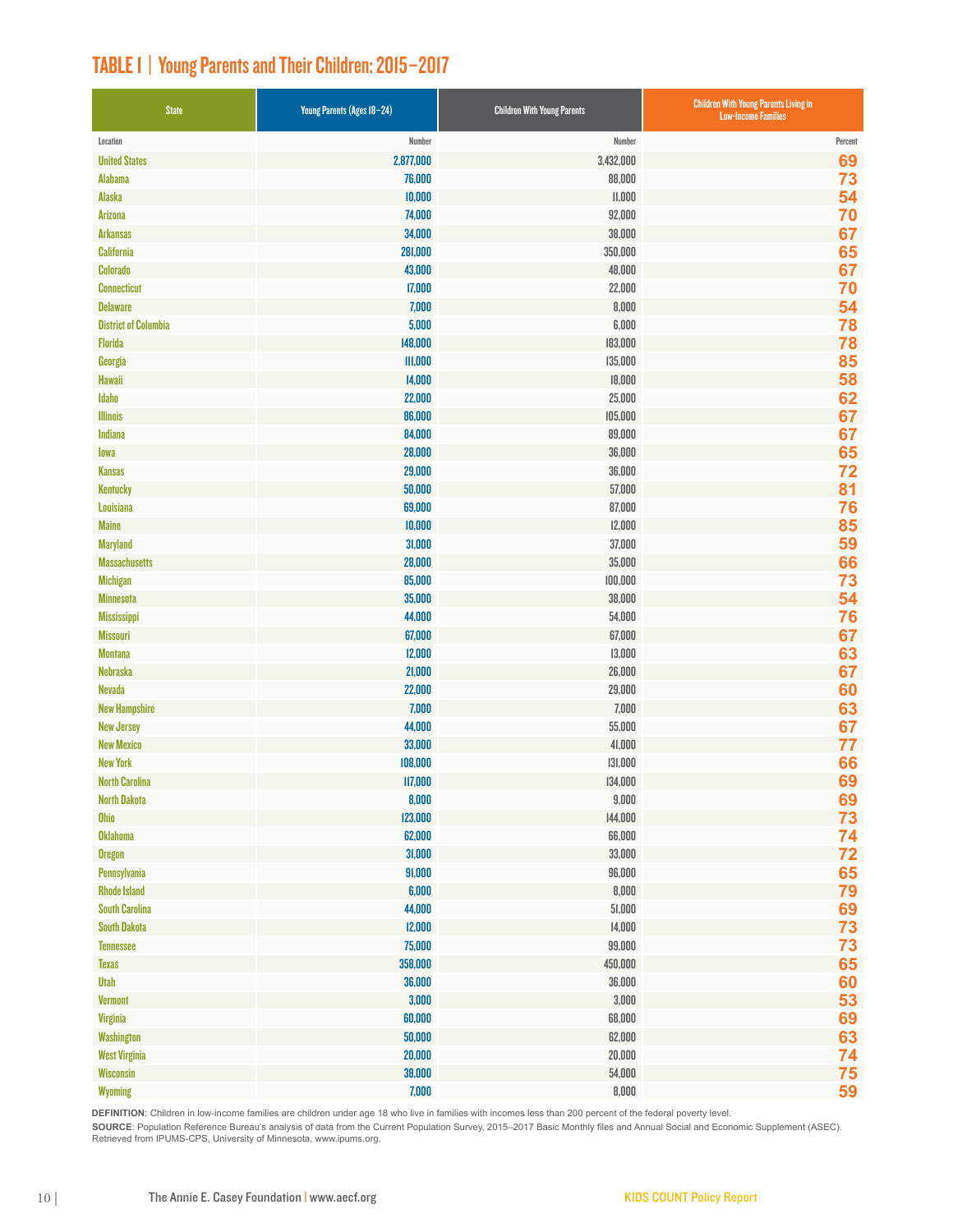

# Building Parenting Skills With Head Start and Home Visiting

The Chicago Young Parents Program connects approaches shown to help young families succeed — a combination of Early Head Start and Head Start center and home-visiting models with mentoring with an opportunity for parents to work just feet away from their children.

Using a federal Performance Partnership Pilot grant that leveraged existing funding to the city's Head Start and workforce efforts, the Chicago Department of Family and Support Services (DFSS) collaborated with the Chicago Cook Workforce Partnership to create the program, which has served about 250 parents ages 16 to 24, mostly mothers, in three years.

Parents enter the program through their children's enrollment in Early Head Start or Head Start. With the help of 34 community partners, each receives a mentor, training and experience as a Head Start literacy coach, often working at the center their children attend. Young parents learn on the job about child development from experienced teachers — knowledge that helps them bond with their own children while building career skills.

"What you are learning to do for work is also the best practice for what you can do as a parent," says Elizabeth Stover, assistant director of DFSS' Children Services Division.

Maira Lopez, 24, a literacy coach at a Head Start site on Chicago's West Side, works in a classroom just down the hall from her son Jacob, 3. She plans to continue pursuing a certification in child development when she leaves the program, eventually earning an associate degree in early childhood education.

Mentors lead Friday training and enrichment sessions and visit each parent at home twice a month, using the evidence-based Parents as Teachers program curriculum as a guide. But first, mentors simply ask how the young parent is feeling and what she or he wants to work on.

In preliminary findings, researchers at Chapin Hall at the University of Chicago found children in the program gained significantly more competency in literacy and social-emotional development than those attending a Head Start program without the young parents' component. Parents were observed using more sophisticated vocabulary in describing early learning and literacy after completing the program. Parents also reported gaining confidence and the ability to manage stress while increasing work skills.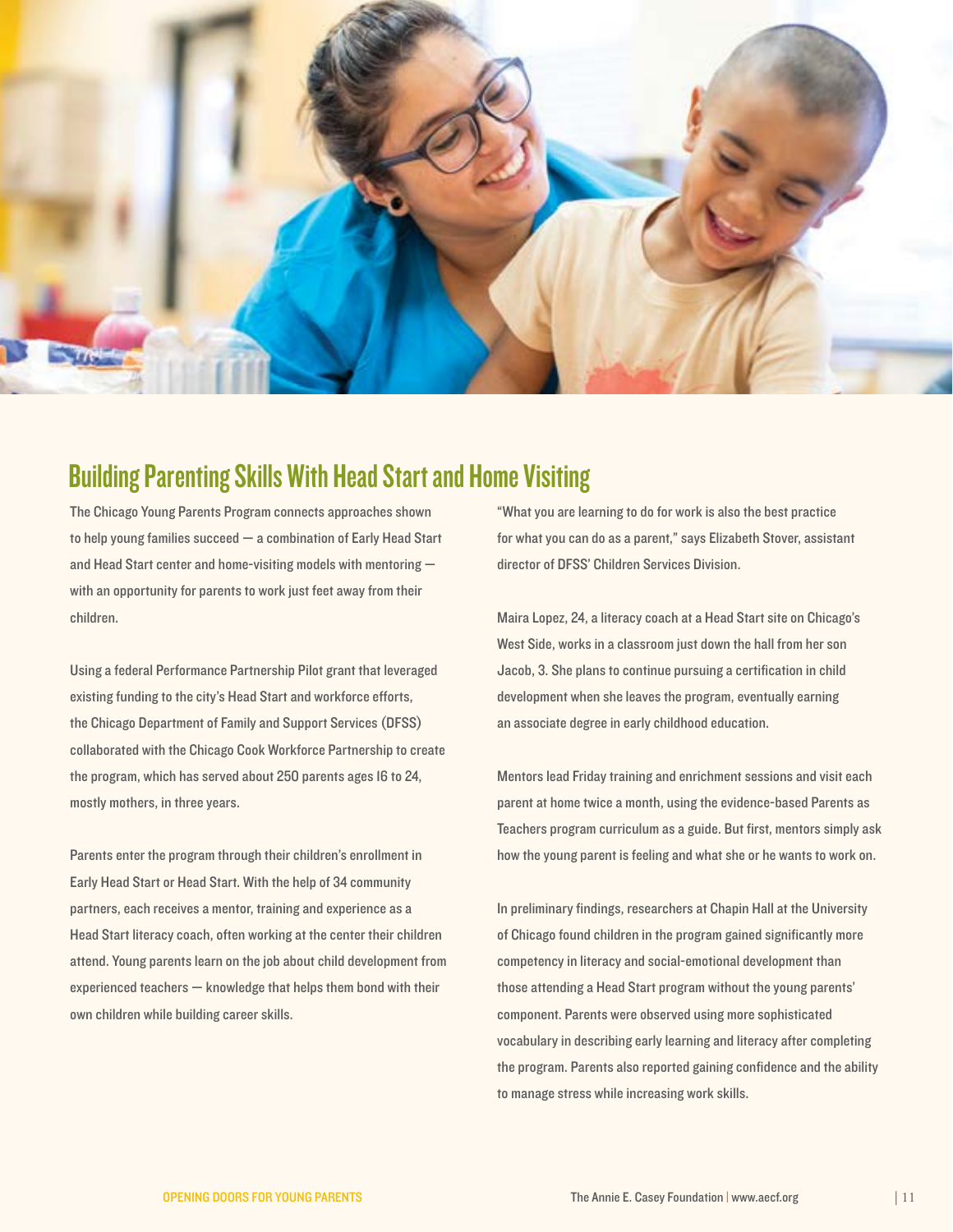

# <span id="page-13-0"></span>RECOMMENDATIONS

Young parents need what all young people need — educational and training opportunities that prepare them for today's workforce; permanent connections with caring adults and mentors who promote their growth and well-being; and knowledge and tools to keep more of what they earn and save for the future.<sup>43</sup> They also need what all parents of young children need — access to affordable, high-quality child and health care; paid time off from their jobs to care for sick children; and scheduling policies that allow them to plan for family needs in advance.<sup>44</sup>

For the past 10 years, the Annie E. Casey Foundation has invested in building strategies that support parents and children together — a two-generation approach to human development.<sup>45</sup> These strategies recognize that efforts to build well-being are more effective when they advance the skills and

resources of parents and children simultaneously. At the same time, the Foundation has made substantial investments to address young people's disconnection from work and school.<sup>[46](#page-20-1)</sup> The intersection of these two bodies of work informs our thinking about young parents.

To equip young parents for success, federal, state and local policymakers should focus on combining and targeting resources available to parents of all ages and young people generally so that young parents don't fall into the gaps between them. Just as the milestones of a young parent's life (such as having a child, finishing school, earning and managing money, living on their own) are compressed into one critically important developmental period, policies should combine the already available support for those transitions into an accessible package that works for young parents.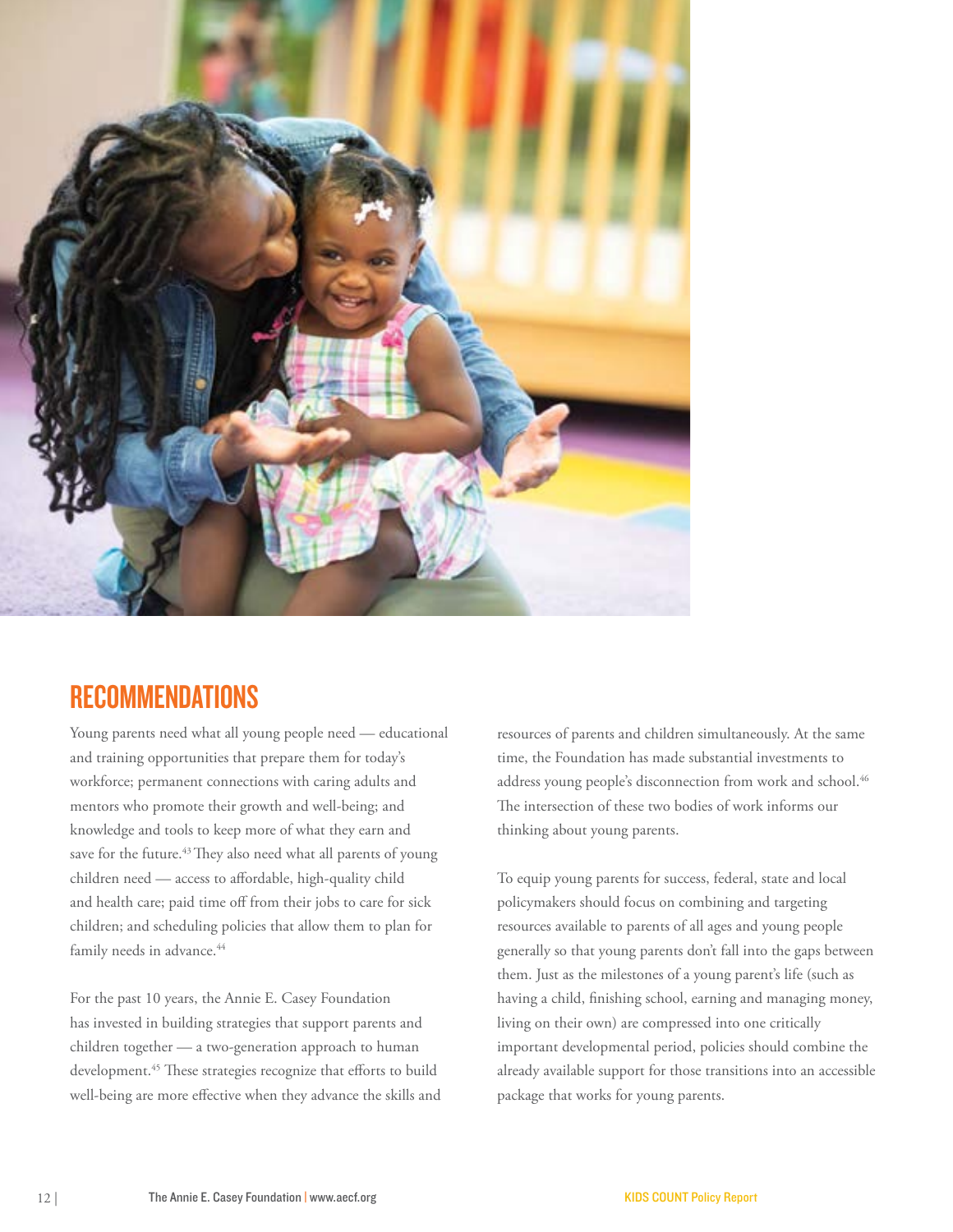#### Create more opportunities for young parents to pursue education and employment.

To equip young parents to compete for family-sustaining jobs, states must increase the availability of workforce programs that integrate positive youth development $47$  — a framework for cultivating young people's assets and competencies to prepare them for success in adulthood — while also enhancing outreach and retention strategies so young parents can acquire the skills sought by employers in high-demand industries. To address the unique barriers young parents face, especially those of color living in disinvested communities, these programs should pair education and training with other support services, including subsidies for high-quality, flexible child care and pre-K; transportation and housing assistance; counseling; and mentoring.

Because a high school diploma is critical for moving ahead, states should reengage young parents toward a credential with training and postsecondary pathways that offer tailored mentoring and wraparound support. These programs should include an introduction to the world of work along with specific skills. Job opportunities that promote positive youth development and are intentionally designed to offer valuable work experience to young adults who have never been employed can help them learn about workplace norms, practice conflict resolution and expand professional networks. For example, Our Piece of the Pie, a program in Hartford, Connecticut, pairs young parents and other young adults with a youth development specialist who offers personalized guidance as they train for careers in health care, insurance and manufacturing[.48](#page-20-3) Flexibility is key to the success of all these programs. Allowing young parents to take a temporary leave of absence from the work or educational track being pursued — while continuing to provide case management and coaching support for urgent needs such as food and housing can ensure they persist toward their goals.

Federal and state policymakers must also intentionally work to reduce educational disparities by race and ethnicity and improve the likelihood that young parents will complete college or postsecondary training, a priority of many governors. Congress should expand the recent increase in Child Care Access Means Parents in School (CCAMPIS), the only federally funded program dedicated to providing child care to student parents on college campuses. States can blend and braid a wide variety of federal, state and local public funding sources, including financial aid and economic security programs, to provide young student parents access to quality, reliable child care and housing[.49](#page-20-4),[50](#page-20-5) One study found the use of campus child care centers was associated with substantially higher rates of student parents remaining enrolled through the next fall semester.[51](#page-20-6) States should increase grants and income-based financial aid to account for dependent children and designate young student parents as a target population in College Promise grants and emergency aid programs.

Arkansas, for example, draws on a Temporary Assistance for Needy Families (TANF) state block grant for its Career Pathways Initiative, which provides case management and support services to students in education and training at all the state's community colleges. The state's Department of Higher Education has an agreement with the Department of Human Services, which administers child care subsidies, to enroll eligible students, many of whom are young parents. States can also fund expansion of programs like Keys to Degrees at Endicott College in Beverly, Massachusetts, which provides housing, a meal plan, child care and after-school support for young single parents.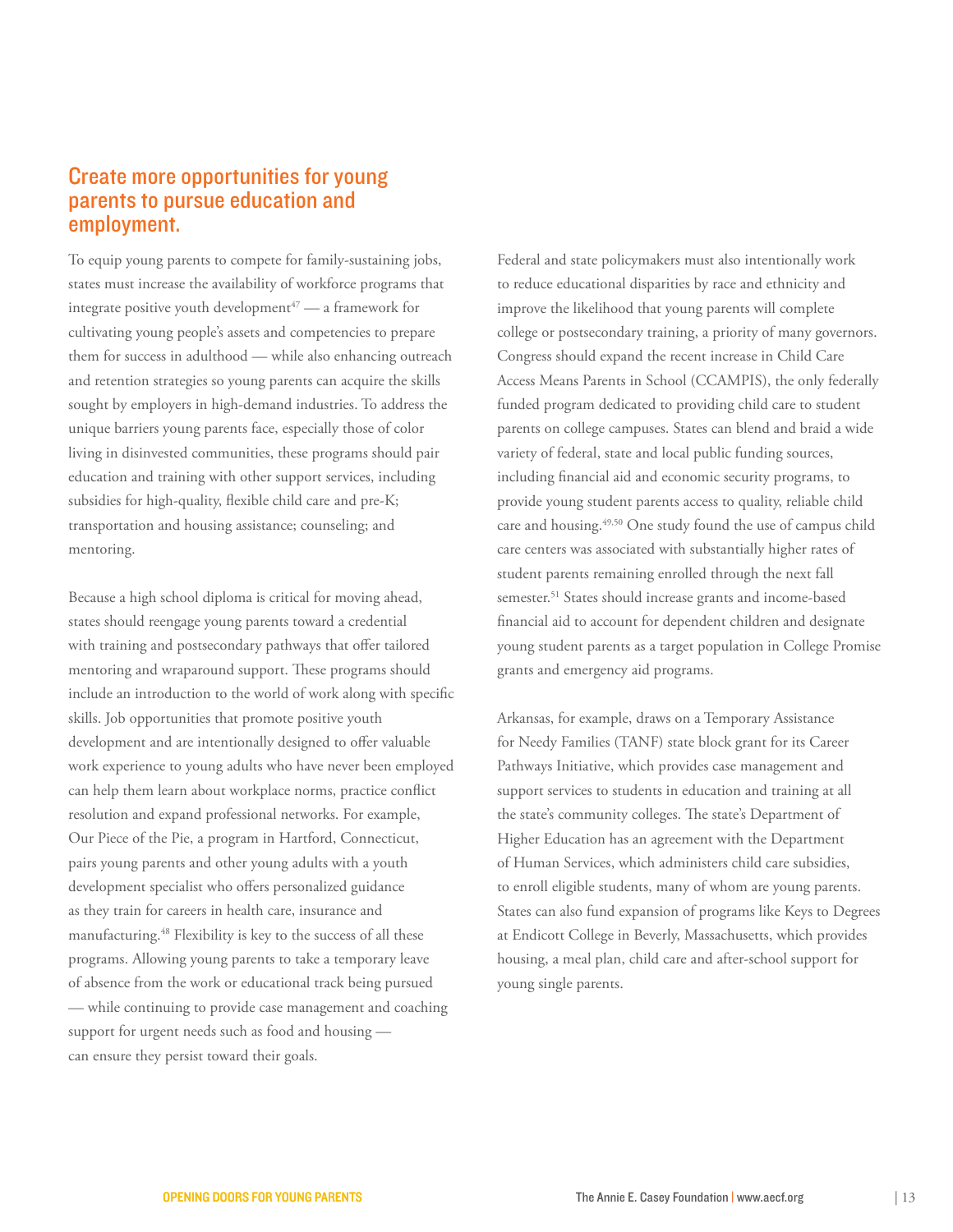To promote greater opportunity for success, lawmakers should ensure that young parents can count higher-education and vocational programs toward completing work requirements if their state benefit programs, including child care and income subsidies, have instituted them. Those programs should also lengthen the time limit for low-income students in skillbuilding programs and reduce the work-hours requirement, allowing young parents to more successfully balance work and education.

#### Invest in programs that help young parents achieve financial stability and keep more of what they earn during their children's early years.

Governments should help young parents keep more of what they earn during their children's early years, when basic income levels are directly linked to child outcomes. They should start by making sure benefit programs do not exclude young parents. Congress should lower the eligibility age for the childless worker's Earned Income Tax Credit to 21 to help nonresident fathers meet child support requirements and contribute to the child's economic stability. States should follow California and Maryland in expanding state EITC to all workers between ages 18 and 25. States and the federal government should also create or increase the Child Tax Credit for families with young children, which would disproportionately help young parents.

Public benefit programs available to young parents should incentivize them to gain skills and training to increase future earnings while maintaining their current economic stability. California's Cal-Learn program uses TANF dollars to provide child care and transportation assistance to help teen parents stay in school, with financial bonuses for good grades and graduating from high school before turning 19[.52](#page-20-7) Similar programs can lengthen the age of eligibility and expand allowable activities to increase young parent educational achievement.

Since young parents are less likely to have health insurance than nonparent peers or older parents,<sup>53</sup> states should redouble efforts to make sure young parents have access to comprehensive health care, including mental health services, so that unexpected health expenses do not create a family financial crisis. The 17 states that have not yet done so should expand Medicaid coverage to include more low-income parents, without imposing work requirements or other new restrictions. Evidence shows that increasing health insurance coverage for parents also increases coverage for children.<sup>54</sup> But work requirements create barriers that cause families to lose access to these vital supports even when they are working or should be exempt.<sup>[55](#page-20-10)</sup> States should also cover screenings for maternal depression as part of home visiting and via well-child visits under children's health insurance plans.

States should modify or suspend child support collection from young incarcerated parents to prevent crippling debt when they are released and should adopt child support policies that balance the custodial parent's household needs with the noncustodial parent's ability to pay. For example, the Colorado Parent Employment Program is a two-generation child support initiative that helps young fathers address barriers to employment and be more involved in their children's lives.

States should pursue additional consumer protections for young parents while promoting access to safe, affordable products that can improve their financial well-being. This should include reducing or eliminating loan or debt-collection penalties that keep young parents from working. States also should integrate successful financial capability strategies into existing social services platforms such as home-visiting and employment and education programs.

States can better serve the many young parents who experience housing instability by prioritizing them for subsidized housing while incentivizing and funding more family shelters to serve young parents. States should follow guidance released by three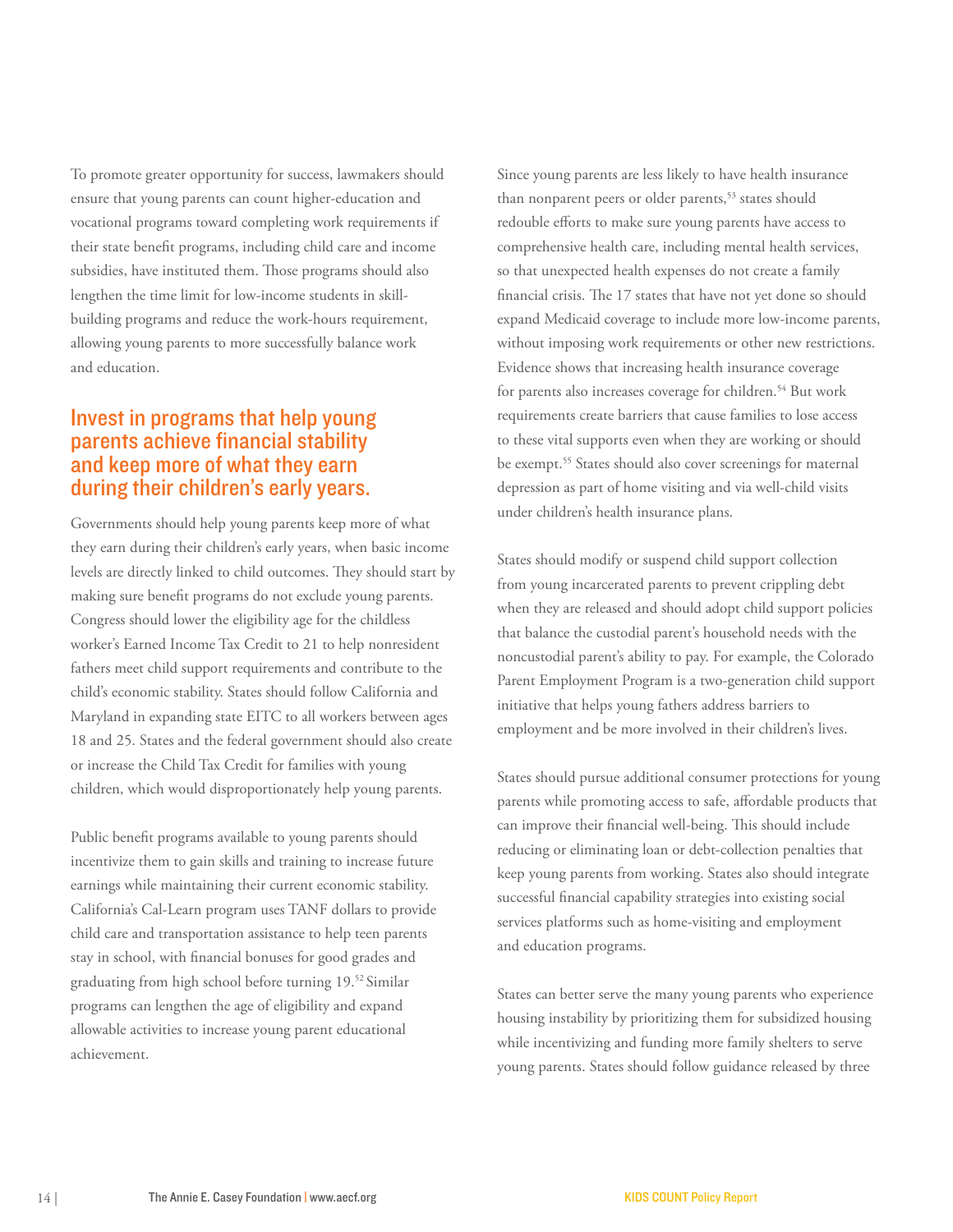federal departments calling for screening for homelessness and housing instability in early care programs,<sup>56</sup> and they should broker partnerships between early care providers, early intervention programs, homeless service providers and schools.

#### Surround young parents with services that reduce stress and promote child development and healthy parenting.

Comprehensive, culturally appropriate services must be available to support young mothers and fathers as soon as they learn they will become parents. To meet these needs, states should make sure their early-care and maternal health services incorporate evidence-based approaches such as home visiting shown to be effective with young parents. Massachusetts, for example, has seen success with its Healthy Families program,<sup>[57](#page-20-12)</sup> a statewide home-visiting program for first-time young parents.

These services should prioritize resources that incorporate youth voice and leadership and help young parents determine their own future, including making decisions about their families. States should make family planning and reproductive care accessible to help young parents avoid repeat unplanned pregnancies and increase the preparation of home-visiting nurses and pediatric professionals to conduct screening and intervention for intimate partner violence. Steps to Success, a home-visiting program for young families in Texas that combines child development and parenting support with family-planning education and access to contraception, saw increased use of long-acting reversible contraceptive methods among participants and decreased incidence of unprotected sex.<sup>[58](#page-20-13)</sup>

States also should make sure young parents have access to high-quality, affordable infant and toddler care. A recent increase in the Child Care and Development Fund (CCDF) from Congress presents an important opportunity to build the supply of licensed care; family, friend and neighbor care; and

flexible hours care — types of child care that are more likely to meet the needs of young parents and accommodate their work and educational goals. Several states, including Maine and Missouri, pay higher rates under their child care assistance programs for care provided during nontraditional hours.<sup>[59](#page-20-14)</sup>

States should prioritize care that equips young parents to understand their children's developmental stages and builds their decision-making skills through relationships with experienced caregivers and mentors. California allocated \$158.5 million in one-time TANF funds to support an evidence-based home-visiting pilot initiative for first-time young parents through 2021.<sup>[60](#page-20-15)</sup> Momentum is also building in Maryland with the state-funded Couples Advancing Together program, which combines a six-week peer learning course to help young people develop healthy relationships with home visiting and long-term follow-up. The program is operated by the Center for Urban Families, an organization focused on responsible fatherhood that's located in a disinvested, predominantly African-American community in Baltimore. As trauma, violence, isolation and instability are often part of the context of young parents' lives, states should prioritize services that incorporate trauma-informed approaches. When appropriate, programs should involve grandparents and other caregivers as sources of encouragement and support. The federal Office of Adolescent Health has a toolkit with a checklist for creating programs friendly to young fathers.<sup>[61](#page-20-16)</sup>

#### Keep families together and promote success for young parents involved in public systems.

Young people in foster care are twice as likely as other youth to become pregnant or father a child by the age of 19.<sup>62</sup> States should prioritize keeping families together, which starts with knowing the parenting status of young people involved in public systems. Although the update is currently on hold, a process was underway to require states to collect data on expectant and parenting youth in foster care systems.<sup>63</sup>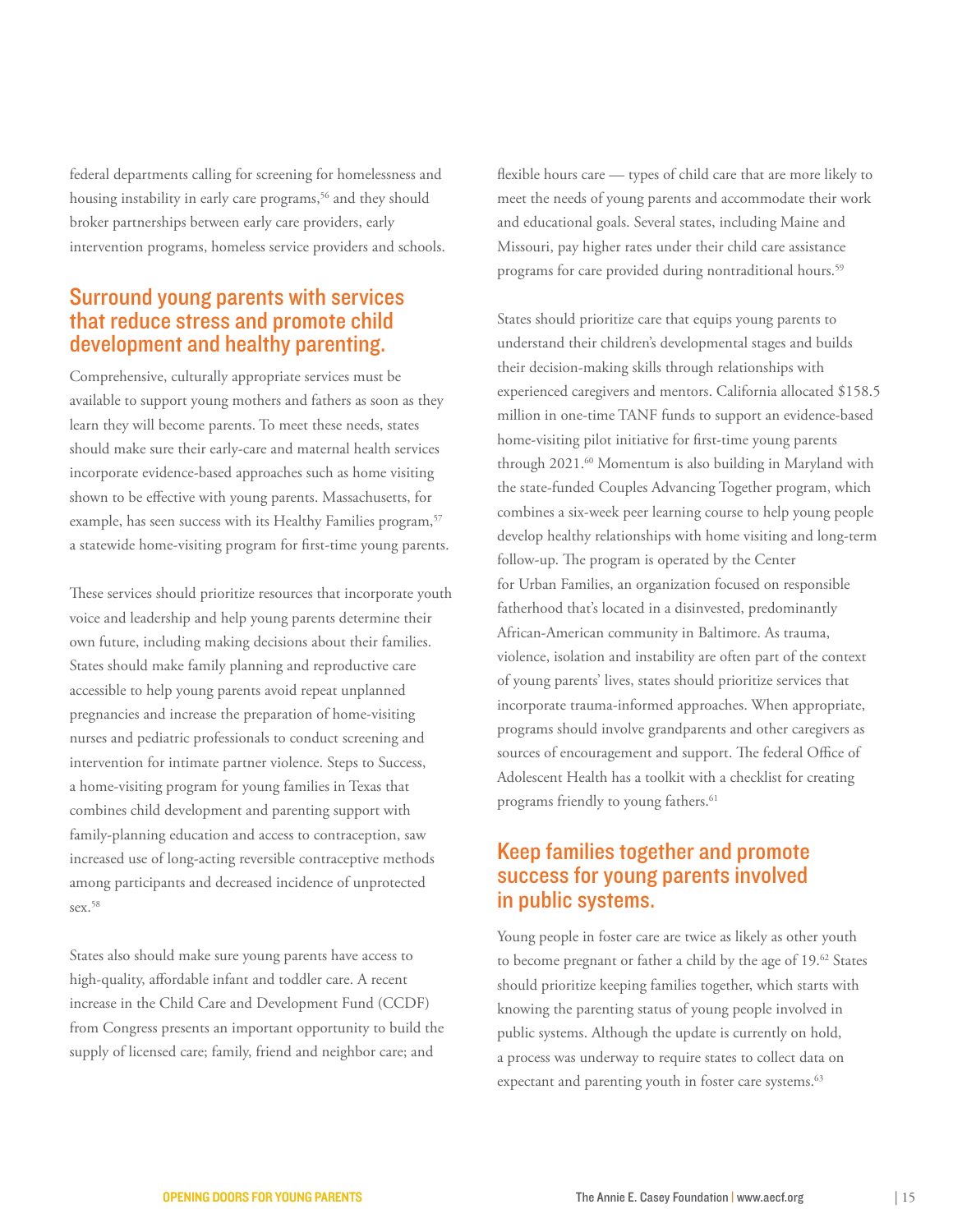

States should use these data to craft policies to make sure babies are not separated from a parent solely because the parent is in foster care, to ensure parents have stable placements and to recruit and train foster parents who can support young parents and children.

States should take advantage of the new federal Family First Prevention Services Act to provide career and education opportunities for young parents in foster care until age 26.

Criminal justice systems should follow the science on brain development for youth and young adults and employ community-based alternatives to incarceration to keep families together while connecting young parents to mentoring and workforce pathways.

Public systems and policy should consider targeting matched savings programs to help young systems-involved parents save for basic assets and needs. Of all participants in the Casey Foundation's Opportunity Passport®, a program that has matched savings up to \$3,000 for nearly 4,000 young people who have been in foster care, young parents were the most likely to have saved enough money to purchase an asset such as a car, housing or education and training.<sup>64</sup> These purchases also were correlated with other positive outcomes, such as enrollment in school and securing stable housing.<sup>65</sup>

# <span id="page-17-0"></span>**CONCLUSION**

The nation has made great strides in helping young people postpone parenthood until they have advanced in their education and job training. As a result, America's children are increasingly likely to benefit from the stability that can come from a family headed by parents who are more prepared for parenthood. We must continue these positive trends while strengthening efforts to support the young people who already have children.

These young people, like all youth, are still growing and developing their own potential, even as they develop the potential of their young children. The arrival of a child is a turning point in any parent's life. As young parents create a healthy foundation for their children, better programs and policies can help them realize the possibilities of that new beginning and build on the considerable strengths that new parents discover about themselves.

Approaches that incorporate young parents' perspectives, involve parents and children together, consider the needs of fathers as well as mothers, further racial and ethnic equity and meet the needs of young parents involved in systems will realize this vision and help young parents contribute not only to their children's success but also to the success of their communities.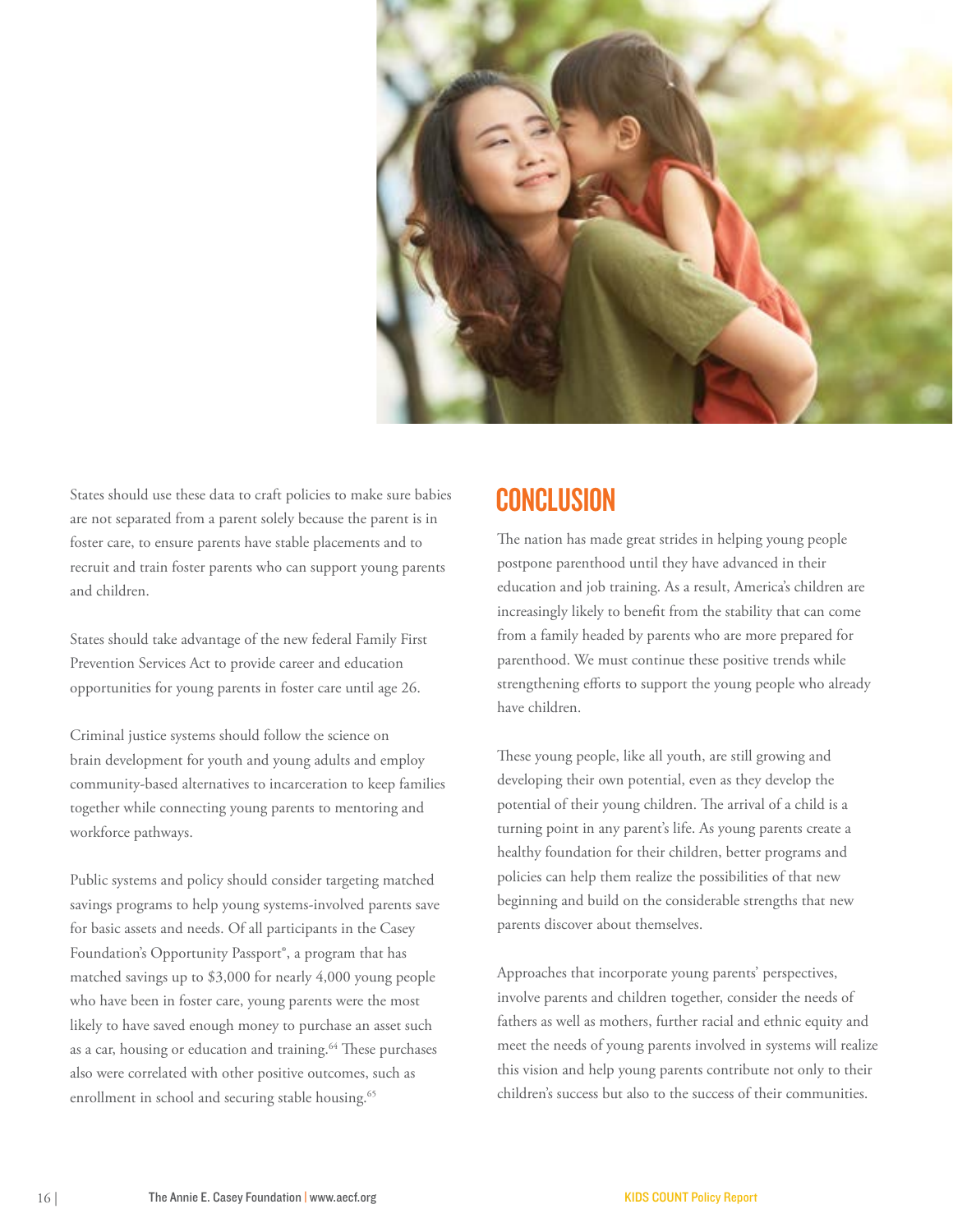# <span id="page-18-0"></span>ENDNOTES

#### <span id="page-18-1"></span>1.

Mathematica Policy Research. (2018). *Updated findings from the HHS Teen Pregnancy Prevention Evidence Review: August 2015 through October 2016.* Washington, DC: Office of the Assistant Secretary for Planning and Evaluation, U.S. Department of Human Services. Retrieved July 16, 2018, from [https://tppevidencereview.aspe.hhs.gov/pdfs/Summary\\_of\\_](https://tppevidencereview.aspe.hhs.gov/pdfs/Summary_of_findings_2016-2017.pdf) [findings\\_2016-2017.pdf](https://tppevidencereview.aspe.hhs.gov/pdfs/Summary_of_findings_2016-2017.pdf)

#### <span id="page-18-2"></span>2.

Population Reference Bureau's analysis of data from the Current Population Survey, 1990–2017 Basic Monthly files. Retrieved from IPUMS-CPS, University of Minnesota, [www.ipums.org](https://www.ipums.org/). Note: Data refer to parents 18 to 24 years old who reside with their children.

#### <span id="page-18-3"></span>3.

Population Reference Bureau's analysis of data from the Current Population Survey, 2015–2017 Basic Monthly files. Retrieved from IPUMS-CPS, University of Minnesota, [www.ipums.org](https://www.ipums.org/).

#### <span id="page-18-4"></span>4.

Population Reference Bureau's analysis of data from the Current Population Survey, 2015–2017 Annual Social and Economic Supplement. Retrieved from IPUMS-CPS, University of Minnesota, [www.ipums.org](https://www.ipums.org/).

#### <span id="page-18-5"></span>5.

Zimbrick-Rogers, C. G., Ginsburg, K., Hill, C., Fegley, S., Ravitch, S., & Ford, C. A. (2017). Parenthood and motivation to change in homeless older adolescents. *Journal of Poverty, 21*(3), 227–246.

#### <span id="page-18-6"></span>6.

Tran, A., Preyde, M., Frensch, K., & Cameron, G. (2017). Perceptions of emerging adults who accessed residential treatment and entered a parental role. *Social Work in Mental Health, 15*(2), 184–208.

#### <span id="page-18-7"></span>7.

Kim, P., & Watamura, S. E. (2015). *Two open windows: Infant and parent neurobiologic change.* Washington, DC: Ascend at the Aspen Institute. Retrieved July 16, 2018, from [https://ascend.aspeninstitute.org/resources/](https://ascend.aspeninstitute.org/resources/two-open-windows-infant-and-parent-neurobiologic-change-2) [two-open-windows-infant-and-parent-neurobiologic-change-2](https://ascend.aspeninstitute.org/resources/two-open-windows-infant-and-parent-neurobiologic-change-2)

#### <span id="page-18-8"></span>8.

National Academies of Sciences, Engineering, and Medicine. (2016). *Parenting matters: Supporting parents of children ages 0-8.* Washington, DC: The National Academies Press.

#### <span id="page-18-9"></span>9.

Population Reference Bureau's analysis of data from the Current Population Survey, 2015–2017 Basic Monthly files and Annual Social and Economic Supplement.

#### <span id="page-18-10"></span>10.

Population Reference Bureau's analysis of data from the Current Population Survey, 1990–2017 Basic Monthly files.

#### <span id="page-18-11"></span>11.

The Annie E. Casey Foundation. (2012). *Youth and work: restoring teen and young adult connections to opportunity* (KIDS COUNT policy report). Baltimore, MD: Author. Retrieved June 11, 2018, from [www.aecf.org/](https://www.aecf.org/resources/youth-and-work/?utm_source=policy+report&utm_medium=pdf&utm_campaign=opening+doors&utm_content=end+notes&utm_term=aecf.org) [resources/youth-and-work](https://www.aecf.org/resources/youth-and-work/?utm_source=policy+report&utm_medium=pdf&utm_campaign=opening+doors&utm_content=end+notes&utm_term=aecf.org)

#### <span id="page-18-12"></span>12.

The Annie E. Casey Foundation. (2017). *Race for results: Building a path to opportunity for all children* (KIDS COUNT policy report). Baltimore, MD: Author. Retrieved from [www.aecf.org/resources/2017-race-for-results](https://www.aecf.org/resources/2017-race-for-results/?utm_source=policy+report&utm_medium=pdf&utm_campaign=opening+doors&utm_content=end+notes&utm_term=aecf.org)

#### <span id="page-18-13"></span>13.

Population Reference Bureau's analysis of data from the Current Population Survey, 1990–2017 Basic Monthly files.

#### <span id="page-18-14"></span>14.

Sick, N., Spaulding, S., & Park, Y. (2018). *Understanding young-parent families: A profile of parents ages 18 to 24 using the Survey of Income and Program Participation.* Washington, DC: The Urban Institute. Retrieved July 16, 2018, from [www.urban.org/sites/default/files/publication/96691/](http://www.urban.org/sites/default/files/publication/96691/understanding_young_parent_families_0.pdf) [understanding\\_young\\_parent\\_families\\_0.pdf](http://www.urban.org/sites/default/files/publication/96691/understanding_young_parent_families_0.pdf)

#### <span id="page-18-15"></span>15.

The Annie E. Casey Foundation. (2005). *Promoting responsible fatherhood.* Baltimore, MD: Author. Retrieved July 16, 2018, from [www.aecf.org/](https://www.aecf.org/resources/promoting-responsible-fatherhood/?utm_source=policy+report&utm_medium=pdf&utm_campaign=opening+doors&utm_content=end+notes&utm_term=aecf.org) [resources/promoting-responsible-fatherhood](https://www.aecf.org/resources/promoting-responsible-fatherhood/?utm_source=policy+report&utm_medium=pdf&utm_campaign=opening+doors&utm_content=end+notes&utm_term=aecf.org)

#### <span id="page-18-16"></span>16.

Lee, J. Y., Knauer, H. A., Lee, S. J., MacEachern, M. P., & Garfield, C. F. (2018, July). Father-inclusive perinatal parent education programs: A systematic review. *Pediatrics, 142*(1).

#### <span id="page-18-17"></span>17.

Primus, L. (2017.) *Changing systems and practice to improve outcomes for young fathers, their children and their families.* Washington, DC: Center for the Study of Social Policy. Retrieved July 16, 2018, from [www.cssp.org/](https://www.cssp.org/pages/body/Changing-Systems-Practice-Young-Fathers.pdf) [pages/body/Changing-Systems-Practice-Young-Fathers.pdf](https://www.cssp.org/pages/body/Changing-Systems-Practice-Young-Fathers.pdf)

#### <span id="page-18-18"></span>18.

Sorensen, E. (2002). *Recommendations on TANF reauthorization from the Strengthening Fragile Families Initiative: Statement before the U.S. House of Representatives Ways and Means Committee, Subcommittee on Human Resources.* Retrieved August 14, 2018, from [www.urban.org/sites/](https://www.urban.org/sites/default/files/publication/63966/900508-Recommendations-on-TANF-Reauthorization-from-the-Strengthening-Fragile-Families-Initiative.pdf) [default/files/publication/63966/900508-Recommendations-on-TANF-](https://www.urban.org/sites/default/files/publication/63966/900508-Recommendations-on-TANF-Reauthorization-from-the-Strengthening-Fragile-Families-Initiative.pdf)[Reauthorization-from-the-Strengthening-Fragile-Families-Initiative.pdf](https://www.urban.org/sites/default/files/publication/63966/900508-Recommendations-on-TANF-Reauthorization-from-the-Strengthening-Fragile-Families-Initiative.pdf)

#### <span id="page-18-19"></span>19.

Child and Family Research Partnership. (2017). *Promoting family participation in home visiting by encouraging father participation.* Austin, TX: LBJ School of Public Policy Affairs, University of Texas at Austin. Retrieved August 7, 2018, from [https://childandfamilyresearch.utexas.edu/retaining](https://childandfamilyresearch.utexas.edu/retaining-families-home-visiting-programs-promoting-father-participation)[families-home-visiting-programs-promoting-father-participation](https://childandfamilyresearch.utexas.edu/retaining-families-home-visiting-programs-promoting-father-participation)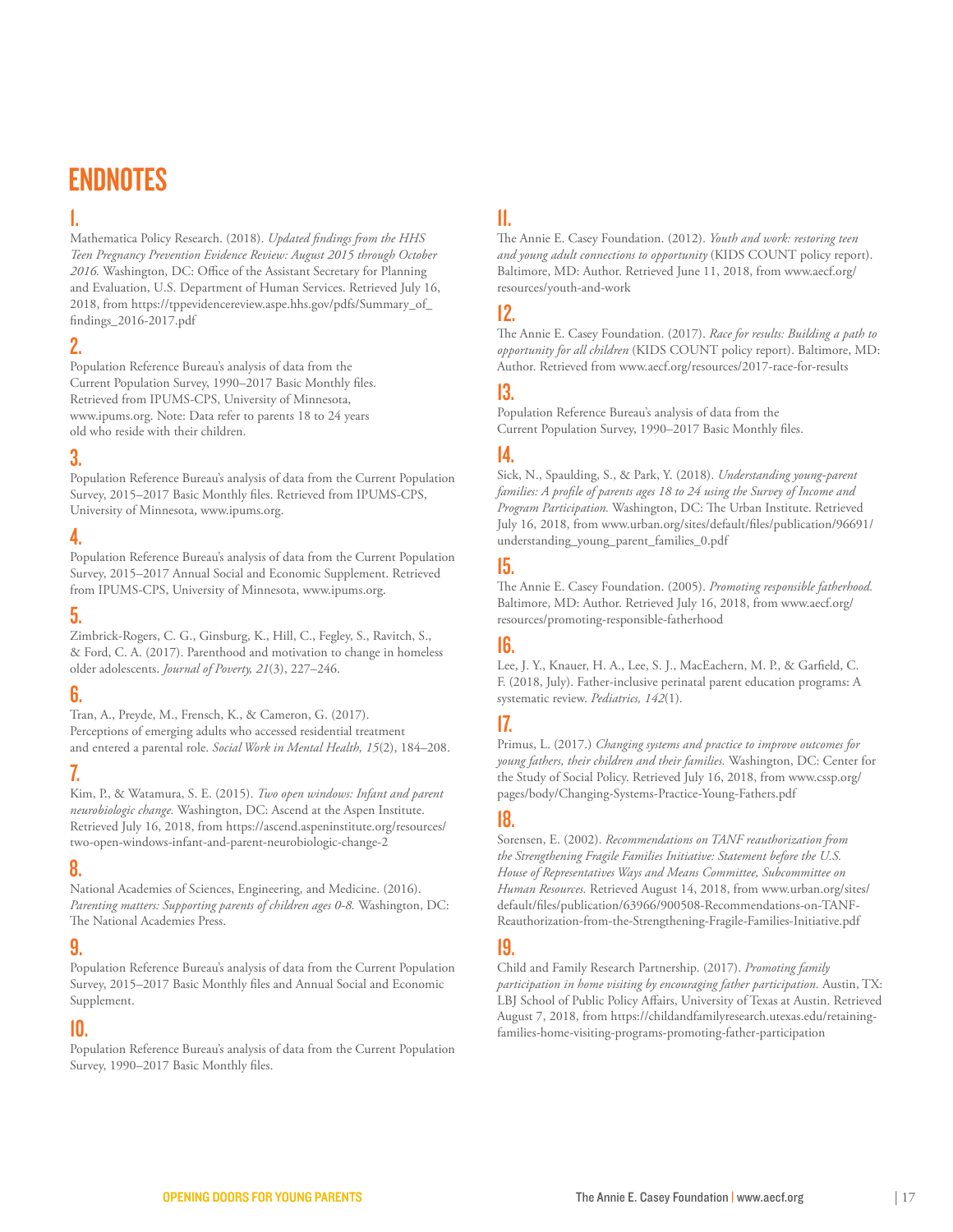#### <span id="page-19-0"></span>20.

Bronte-Tinkew, J., Burkhauser, M., & Metz, A. (2008). *Elements of promising practice in teen fatherhood programs: Evidence-based and evidenceinformed research findings on what works.* Gaithersburg, MD: National Responsible Fatherhood Clearinghouse. Retrieved August 13, 2018, from [www.fatherhood.gov/content/nrfc-promising-practices](https://www.fatherhood.gov/content/nrfc-promising-practices)

#### <span id="page-19-1"></span>21.

Kim, P., & Watamura, S. E. (2015).

#### <span id="page-19-2"></span>22.

Center on the Developing Child. (2009). *Five numbers to remember about early childhood development* (Brief). Retrieved June 22, 2018, from [https://](https://developingchild.harvard.edu/resources/five-numbers-to-remember-about-early-childhood-development/#cps) [developingchild.harvard.edu/resources/five-numbers-to-remember-about](https://developingchild.harvard.edu/resources/five-numbers-to-remember-about-early-childhood-development/#cps)[early-childhood-development/#cps](https://developingchild.harvard.edu/resources/five-numbers-to-remember-about-early-childhood-development/#cps)

#### <span id="page-19-3"></span>23.

Borkowski, J. G., Farris, J. R., Whitman, T. L., Carothers, S. S., & Weed, K. (2007). Adolescent mothers and their children: Risks, resilience, and development. In *Risk and resilience: Adolescent mothers and their children grow up* (pp. 11–44). New York, NY: Psychology Press.

#### <span id="page-19-4"></span>24.

Kim, P., & Watamura, S. E. (2015).

#### <span id="page-19-5"></span>25.

Kim, P., & Watamura, S. E. (2015).

#### <span id="page-19-6"></span>26.

Population Reference Bureau's analysis of data from the Current Population Survey, 1990–2017 Basic Monthly files.

#### <span id="page-19-7"></span>27.

Sick, N., Spaulding, S., & Park, Y. (2018).

#### <span id="page-19-8"></span>28.

Population Reference Bureau's analysis of data from the Current Population Survey, 2015–2017 Basic Monthly files.

#### <span id="page-19-9"></span>29.

Population Reference Bureau's analysis of data from the Current Population Survey, 2015–2017 Basic Monthly files.

#### <span id="page-19-10"></span>30.

Gault, B., Milli, J., & Cruse, L. R. (2018). *Investing in single mothers' higher education: Costs and benefits to individuals, families and society.* Washington, DC: Institute for Women's Policy Research. Retrieved June 29, 2018, from <https://iwpr.org/publications/investing-single-mothers-higher-ed>

#### <span id="page-19-11"></span>31.

Duncan, G. J., Ziol‐Guest, K. M., & Kalil, A. (2010). Early‐childhood poverty and adult attainment, behavior, and health. *Child development, 81*(1), 306–325.

#### <span id="page-19-12"></span>32.

Marr, C., Huang, C-C., Murray, C., & Sherman, A. (2016, April 11). *Strengthening the EITC for childless workers would promote work and reduce poverty.* Washington, DC: Center on Budget and Policy Priorities. Retrieved from [www.cbpp.org/research/federal-tax/strengthening-the-eitc](https://www.cbpp.org/research/federal-tax/strengthening-the-eitc-for-childless-workers-would-promote-work-and-reduce#_ftn8)[for-childless-workers-would-promote-work-and-reduce#\\_ftn8](https://www.cbpp.org/research/federal-tax/strengthening-the-eitc-for-childless-workers-would-promote-work-and-reduce#_ftn8)

#### <span id="page-19-13"></span>33.

Sick, N., Spaulding, S., & Park, Y. (2018).

#### <span id="page-19-14"></span>34.

Sick, N., Spaulding, S., & Park, Y. (2018).

#### <span id="page-19-15"></span>35.

Sick, N., Spaulding, S., & Park, Y. (2018).

#### <span id="page-19-16"></span>36.

National Latina Institute for Reproductive Health. (2015). *The young parents' dignity agenda.* New York, NY: Author. Retrieved June 26, 2018, from [www.latinainstitute.org/sites/default/files/](http://www.latinainstitute.org/sites/default/files/YoungParentsDignityAgenda.pdf) [YoungParentsDignityAgenda.pdf](http://www.latinainstitute.org/sites/default/files/YoungParentsDignityAgenda.pdf)

#### <span id="page-19-17"></span>37.

Dworsky, A., Morton, M. H., & Samuels, G. M. (2018). *Missed opportunities: Pregnant and parenting youth experiencing homelessness in America.* Chicago, IL: Chapin Hall at the University of Chicago. Retrieved August 8, 2018, from [www.chapinhall.org/wp-content/uploads/VoYC-PP-](https://www.chapinhall.org/wp-content/uploads/VoYC-PP-Brief-FINAL.pdf)[Brief-FINAL.pdf](https://www.chapinhall.org/wp-content/uploads/VoYC-PP-Brief-FINAL.pdf)

#### <span id="page-19-18"></span>38.

Substance Abuse and Mental Health Services Administration. (2014). *Serious mental health challenges among older adolescents and young adults.* Retrieved July 24, 2018, from [www.samhsa.gov/data/sites/default/files/](https://www.samhsa.gov/data/sites/default/files/sr173-mh-challenges-young-adults-2014/sr173-mh-challenges-young-adults-2014/sr173-mh-challenges-young-adults-2014.htm) [sr173-mh-challenges-young-adults-2014/sr173-mh-challenges-young](https://www.samhsa.gov/data/sites/default/files/sr173-mh-challenges-young-adults-2014/sr173-mh-challenges-young-adults-2014/sr173-mh-challenges-young-adults-2014.htm)[adults-2014/sr173-mh-challenges-young-adults-2014.htm](https://www.samhsa.gov/data/sites/default/files/sr173-mh-challenges-young-adults-2014/sr173-mh-challenges-young-adults-2014/sr173-mh-challenges-young-adults-2014.htm)

#### <span id="page-19-19"></span>39.

Administration for Children and Families. (2016). *Policy statement on meeting the needs of families with young children experiencing and at risk of homelessness.* Washington, DC: U.S. Department of Health and Human Services. Retrieved June 26, 2018, from [www.acf.hhs.gov/sites/default/files/](https://www.acf.hhs.gov/sites/default/files/ecd/echomelessnesspolicystatement.pdf) [ecd/echomelessnesspolicystatement.pdf](https://www.acf.hhs.gov/sites/default/files/ecd/echomelessnesspolicystatement.pdf)

#### <span id="page-19-20"></span>40.

National Academies of Sciences, Engineering, and Medicine. (2016).

### <span id="page-19-21"></span>41.

Chrisler, A., & Moore, K. A. (2012). *What works for disadvantaged and adolescent parent programs: Lessons from experimental evaluations of social programs and interventions for children* (Fact sheet). Washington, DC: Child Trends. Retrieved July 14, 2018, from [www.childtrends.org/wp-content/](https://www.childtrends.org/wp-content/uploads/2013/04/Child_Trends-2012_08_20_WW_ParentPrograms.pdf) [uploads/2013/04/Child\\_Trends-2012\\_08\\_20\\_WW\\_ParentPrograms.pdf](https://www.childtrends.org/wp-content/uploads/2013/04/Child_Trends-2012_08_20_WW_ParentPrograms.pdf)

#### <span id="page-19-22"></span>42.

Chrisler, A., & Moore, K. A. (2012).

#### <span id="page-19-23"></span>43.

The Annie E. Casey Foundation. (2012).

#### <span id="page-19-24"></span>44.

For recommendations on creating opportunities for parents and their young children, see The Annie E. Casey Foundation. (2014). *Creating opportunity for families: A two-generation approach* (KIDS COUNT policy report). Baltimore, MD: Author. Retrieved June 11, 2018, from [www.aecf.](https://www.aecf.org/resources/creating-opportunity-for-families/?utm_source=policy+report&utm_medium=pdf&utm_campaign=opening+doors&utm_content=end+notes&utm_term=aecf.org) [org/resources/creating-opportunity-for-families](https://www.aecf.org/resources/creating-opportunity-for-families/?utm_source=policy+report&utm_medium=pdf&utm_campaign=opening+doors&utm_content=end+notes&utm_term=aecf.org)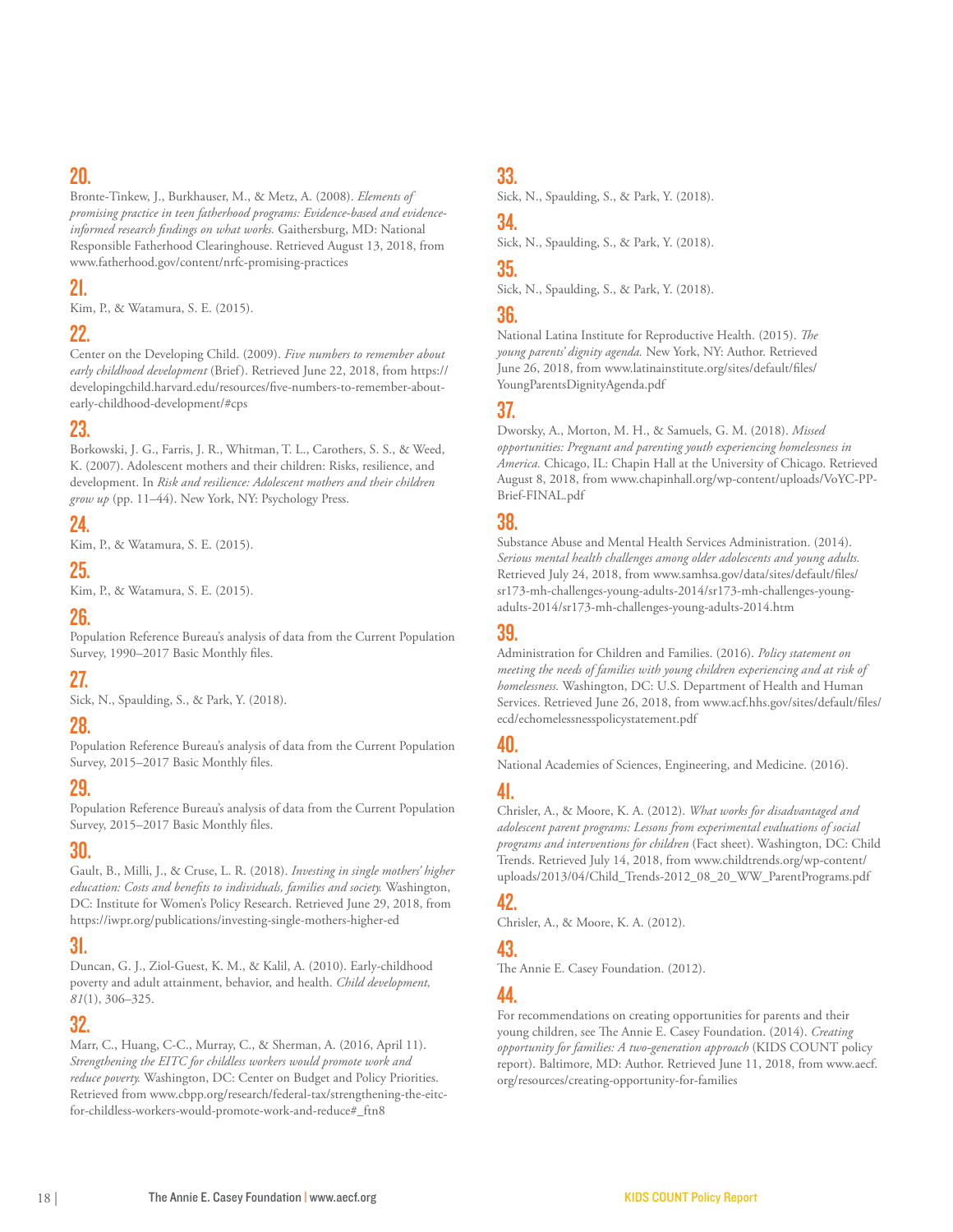#### <span id="page-20-0"></span>45.

The Annie E. Casey Foundation. (2014).

#### <span id="page-20-1"></span>46.

The Annie E. Casey Foundation. (2012).

#### <span id="page-20-2"></span>47.

The Annie E. Casey Foundation. (2018). *Generation Work: Equipping young people with in-demand skills and credentials.* Baltimore, MD: Author. Retrieved July 16, 2018, from [www.aecf.org/resources/generation-work](https://www.aecf.org/resources/generation-work/?utm_source=policy+report&utm_medium=pdf&utm_campaign=opening+doors&utm_content=end+notes&utm_term=aecf.org)

#### <span id="page-20-3"></span>48.

The Aspen Institute. (2018). *Now jobs in young adult workforce programming.* Washington, DC: Author. Retrieved July 24, 2018, from [https://assets.aspeninstitute.org/content/uploads/2018/06/Now-Jobs-In-](https://assets.aspeninstitute.org/content/uploads/2018/06/Now-Jobs-In-Young-Adult-Workforce-Programming.pdf)[Young-Adult-Workforce-Programming.pdf](https://assets.aspeninstitute.org/content/uploads/2018/06/Now-Jobs-In-Young-Adult-Workforce-Programming.pdf)

#### <span id="page-20-4"></span>49.

Boressoff, T. (2013). *Financing child care for college student success: A toolkit for colleges and universities, program leaders, policymakers, and advocates.*  Washington, DC: Institute for Women's Policy Research. Retrieved August 8, 2018, from [https://iwpr.org/wp-content/uploads/wpallimport/files/iwpr](https://iwpr.org/wp-content/uploads/wpallimport/files/iwpr-export/publications/G719-update.pdf)[export/publications/G719-update.pdf](https://iwpr.org/wp-content/uploads/wpallimport/files/iwpr-export/publications/G719-update.pdf)

#### <span id="page-20-5"></span>50.

Thorman, A., Otto, J., & Gunn-Wright, R. (2012). *Housing resources and programs for single student parents at community and technical colleges* (Fact sheet). Washington, DC: Institute for Women's Policy Research. Retrieved August 13, 2018, from [https://iwpr.org/wp-content/uploads/wpallimport/](https://iwpr.org/wp-content/uploads/wpallimport/files/iwpr-export/publications/C396.pdf) [files/iwpr-export/publications/C396.pdf](https://iwpr.org/wp-content/uploads/wpallimport/files/iwpr-export/publications/C396.pdf)

#### <span id="page-20-6"></span>51.

DeMario, M. A. (2017). *Outcomes of Monroe Community College student*  parents who used the campus child care center vs. those who didn't, fall 2006 *fall 2014* (Unpublished overview of research findings). Retrieved July 24, 2018, from<https://iwpr.org/publications/single-mothers-college-time-use>

#### <span id="page-20-7"></span>52.

Public Counsel. (2013). *A guide for teen parents to welfare and health care programs.* Retrieved July 24, 2018, from [www.publiccounsel.org/tools/](http://www.publiccounsel.org/tools/publications/files/2013-A-guide-for-teen-parents-to-welfare-and-health-care-programs.pdf) [publications/files/2013-A-guide-for-teen-parents-to-welfare-and-health](http://www.publiccounsel.org/tools/publications/files/2013-A-guide-for-teen-parents-to-welfare-and-health-care-programs.pdf)[care-programs.pdf](http://www.publiccounsel.org/tools/publications/files/2013-A-guide-for-teen-parents-to-welfare-and-health-care-programs.pdf)

#### <span id="page-20-8"></span>53.

Population Reference Bureau's analysis of data from the Current Population Survey, 2015–2017 Annual Social and Economic Supplement.

#### <span id="page-20-9"></span>54.

Georgetown University Health Policy Institute, Center for Children and Families. (2018). *Research update: How Medicaid coverage for parents benefits children.* Retrieved July 16, 2018, from [https://ccf.georgetown.](https://ccf.georgetown.edu/2018/01/12/research-update-how-medicaid-coverage-for-parents-benefits-children) [edu/2018/01/12/research-update-how-medicaid-coverage-for-parents](https://ccf.georgetown.edu/2018/01/12/research-update-how-medicaid-coverage-for-parents-benefits-children)[benefits-children](https://ccf.georgetown.edu/2018/01/12/research-update-how-medicaid-coverage-for-parents-benefits-children)

#### <span id="page-20-10"></span>55.

Hahn, H. (2018, April 11). What research tells us about work requirements. *Urban Wire: Poverty, Vulnerability, and the Safety Net.*  Retrieved August 14, 2018, from [www.urban.org/urban-wire/what](https://www.urban.org/urban-wire/what-research-tells-us-about-work-requirements)[research-tells-us-about-work-requirements](https://www.urban.org/urban-wire/what-research-tells-us-about-work-requirements)

#### <span id="page-20-11"></span>56.

Dworsky, A., Morton, M. H., & Samuels, G. M. (2018).

#### <span id="page-20-12"></span>57.

Jacobs, F., Easterbrooks, A., Mistry, J., Bumgarner, E., Fauth, R., … Scott, J. (2015). *The Massachusetts Healthy Families Evaluation-2 (MHFE-2): A randomized, controlled trial of a statewide home visiting program for young parents.* Medford, MA: Tufts Interdisciplinary Evaluation Research. Retrieved August 14, 2018, from [http://ase.tufts.edu/tier/](http://ase.tufts.edu/tier/documents/2015_MHFE2finalReport.pdf) [documents/2015\\_MHFE2finalReport.pdf](http://ase.tufts.edu/tier/documents/2015_MHFE2finalReport.pdf)

#### <span id="page-20-13"></span>58.

Rotz, D., & Wood, R. G. (2018). *Enhancing a home visiting program to address repeat adolescent pregnancy: The early impacts of Steps to Success*  (OPRE report # 2018-60). Washington, DC: Office of Planning, Research and Evaluation, Administration for Children and Families, U.S. Department of Health and Human Services. Retrieved August 14, 2018, from [www.acf.hhs.gov/opre/resource/enhancing-a-home-visiting-program](https://www.acf.hhs.gov/opre/resource/enhancing-a-home-visiting-program-to-address-repeat-adolescent-pregnancy-the-early-impacts-of-steps-to-success)[to-address-repeat-adolescent-pregnancy-the-early-impacts-of-steps-to](https://www.acf.hhs.gov/opre/resource/enhancing-a-home-visiting-program-to-address-repeat-adolescent-pregnancy-the-early-impacts-of-steps-to-success)[success](https://www.acf.hhs.gov/opre/resource/enhancing-a-home-visiting-program-to-address-repeat-adolescent-pregnancy-the-early-impacts-of-steps-to-success)

#### <span id="page-20-14"></span>59.

Martin, E., Matsui, A., Schulman, K., & Vogtman, J. (2016). *Set up for success: Supporting parents in low-wage jobs and their children.* Washington, DC: National Women's Law Center. Retrieved June 29, 2018, from [https://](https://nwlc-ciw49tixgw5lbab.stackpathdns.com/wp-content/uploads/2016/06/Set-Up-for-Success.pdf) [nwlc-ciw49tixgw5lbab.stackpathdns.com/wp-content/uploads/2016/06/](https://nwlc-ciw49tixgw5lbab.stackpathdns.com/wp-content/uploads/2016/06/Set-Up-for-Success.pdf) [Set-Up-for-Success.pdf](https://nwlc-ciw49tixgw5lbab.stackpathdns.com/wp-content/uploads/2016/06/Set-Up-for-Success.pdf)

#### <span id="page-20-15"></span>60.

Urban Counties of California. (2018, January 10). *UCC Summary governor's proposed budget 2018–19*. Retrieved August 14, 2018, from [www.](http://www.urbancounties.com/pdf/2018/UCC_Governors_Budget_Summary.pdf) [urbancounties.com/pdf/2018/UCC\\_Governors\\_Budget\\_Summary.pdf](http://www.urbancounties.com/pdf/2018/UCC_Governors_Budget_Summary.pdf)

#### <span id="page-20-16"></span>61.

Office of Adolescent Health. (2016). *Resources for serving young fathers.* Washington, DC: U.S. Department of Health and Human Services. Retrieved July 16, 2018, from [www.hhs.gov/ash/oah/sites/default/files/](https://www.hhs.gov/ash/oah/sites/default/files/youngfathers-introtoolkit.pdf) [youngfathers-introtoolkit.pdf](https://www.hhs.gov/ash/oah/sites/default/files/youngfathers-introtoolkit.pdf)

#### <span id="page-20-17"></span>62.

Courtney, M. E., Dworsky, A., Brown, A., Cary, C., Love, K., & Vorhies, V. (2011). *Midwest evaluation of the adult functioning of former foster youth: Outcomes at age 26.* Chicago, IL: Chapin Hall at the University of Chicago. Retrieved August 13, 2018, from [www.chapinhall.org/wp-content/uploads/](https://www.chapinhall.org/wp-content/uploads/Midwest-Eval-Outcomes-at-Age-26.pdf) [Midwest-Eval-Outcomes-at-Age-26.pdf](https://www.chapinhall.org/wp-content/uploads/Midwest-Eval-Outcomes-at-Age-26.pdf)

#### <span id="page-20-18"></span>63.

Adoption and Foster Care Analysis and Reporting System; Children and Families Administration, 81 Fed. Reg. 90524 (final rule Dec. 14, 2016) (to be codified 45 C.F.R. pt. 1355). Retrieved July 14, 2018, from [www.](https://www.federalregister.gov/documents/2016/12/14/2016-29366/adoption-and-foster-care-analysis-and-reporting-system) [federalregister.gov/documents/2016/12/14/2016-29366/adoption-and](https://www.federalregister.gov/documents/2016/12/14/2016-29366/adoption-and-foster-care-analysis-and-reporting-system)[foster-care-analysis-and-reporting-system](https://www.federalregister.gov/documents/2016/12/14/2016-29366/adoption-and-foster-care-analysis-and-reporting-system)

#### <span id="page-20-19"></span>64.

Survey data collected from Opportunity Passport participants from the Jim Casey Youth Opportunities Initiative of the Annie E. Casey Foundation.

#### <span id="page-20-20"></span>65.

Child Trends' analysis of data from the Jim Casey Youth Opportunities Initiative of the Annie E. Casey Foundation.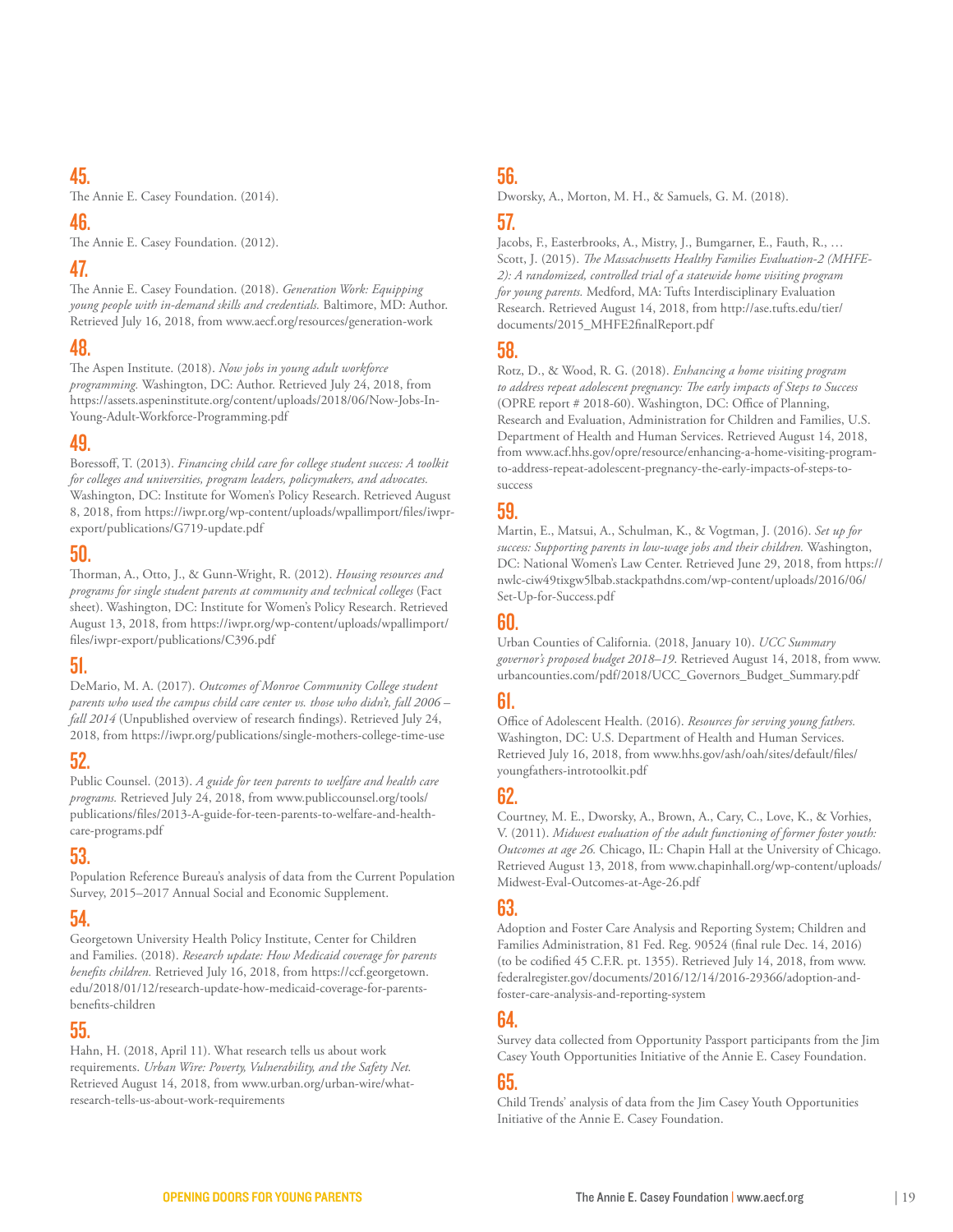# ACKNOWLEDGMENTS

The Foundation thanks the many staff members who contributed to this KIDS COUNT® policy report.

Permission to copy, disseminate or otherwise use information from this policy report is granted with appropriate acknowledgment. For more information, visit [www.aecf.org/copyright.](https://www.aecf.org/copyright/?utm_source=policy+report&utm_medium=pdf&utm_campaign=opening+doors&utm_content=closing&utm_term=aecf.org)

© 2018, The Annie E. Casey Foundation, Baltimore, Maryland

KIDS COUNT® is a registered trademark of the Annie E. Casey Foundation.

Printed and bound in the United States on 100 percent recycled paper using soy-based inks.

Designed by Illume Communications [illumecomm.com](http://illumecomm.com) 

Photography by Chiaki Kawajiri and Jason E. Miczek

Data compiled by Population Reference Bureau [www.prb.org](https://www.prb.org/)

Additional data and copies of this report can be found at [www.aecf.org/resources/opening-doors-for-young](https://www.aecf.org/resources/opening-doors-for-young-parents/?utm_source=policy+report&utm_medium=pdf&utm_campaign=opening+doors&utm_content=closing&utm_term=aecf.org)[parents.](https://www.aecf.org/resources/opening-doors-for-young-parents/?utm_source=policy+report&utm_medium=pdf&utm_campaign=opening+doors&utm_content=closing&utm_term=aecf.org)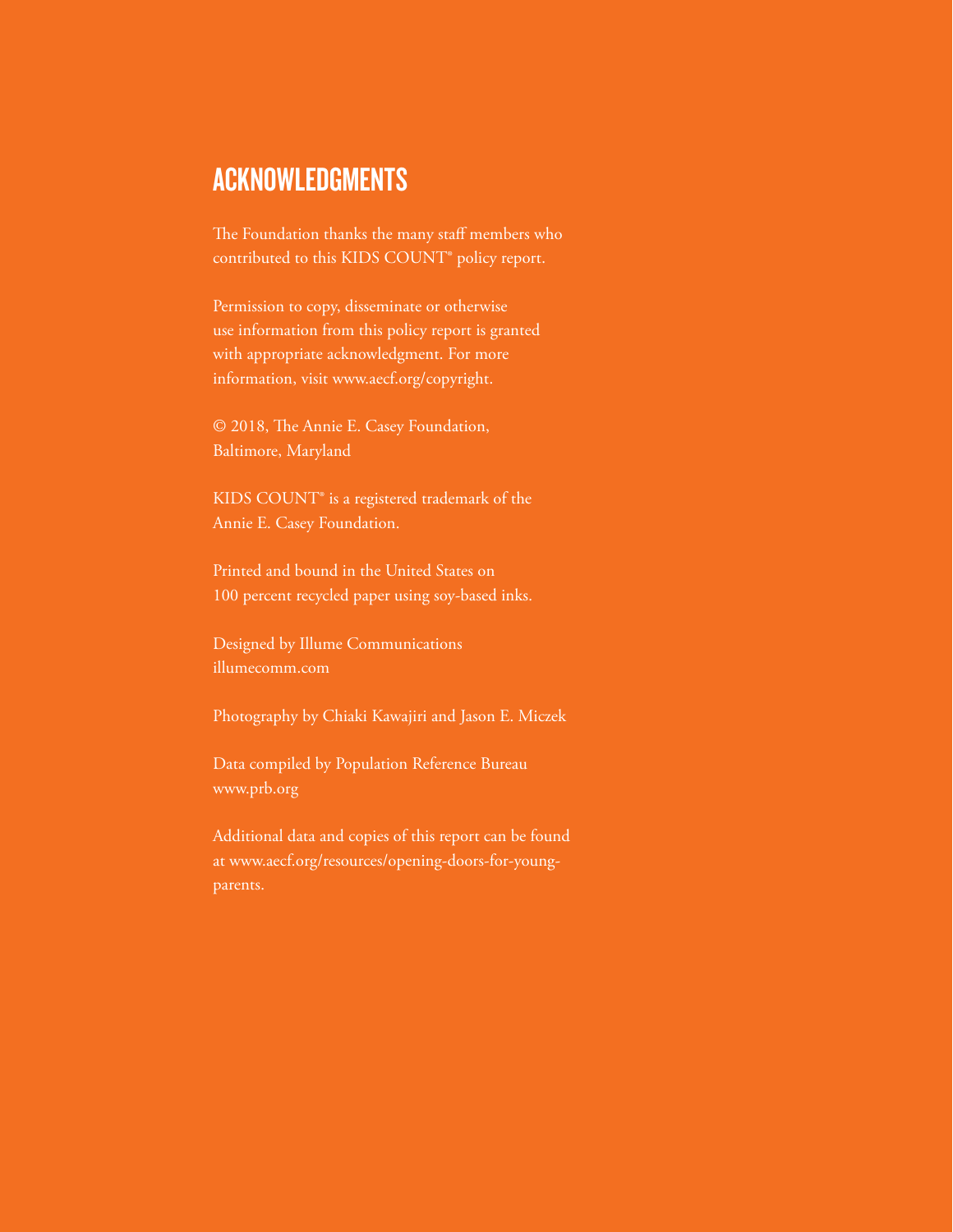# About the Annie E. Casey Foundation and KIDS COUNT



#### **The Annie E. Casey Foundation**

is a private philanthropy that creates a brighter future for the nation's children by developing solutions to strengthen families, build paths to economic opportunity and transform struggling communities into safer and healthier places to live, work and grow.

To learn more, visit [www.aecf.org](https://www.aecf.org/?utm_source=policy+report&utm_medium=pdf&utm_campaign=opening+doors&utm_content=about&utm_term=aecf.org).

**KIDS COUNT®**, a project of the Annie E. Casey Foundation, is a national and state effort to track the status of children in the United States. By providing policymakers and citizens with benchmarks of child well-being, KIDS COUNT seeks to enrich local, state and national discussions concerning ways to secure better futures for all children.

To learn more, visit [www.aecf.org/kidscount.](https://www.aecf.org/work/kids-count/?utm_source=policy+report&utm_medium=pdf&utm_campaign=opening+doors&utm_content=about&utm_term=aecf.org)